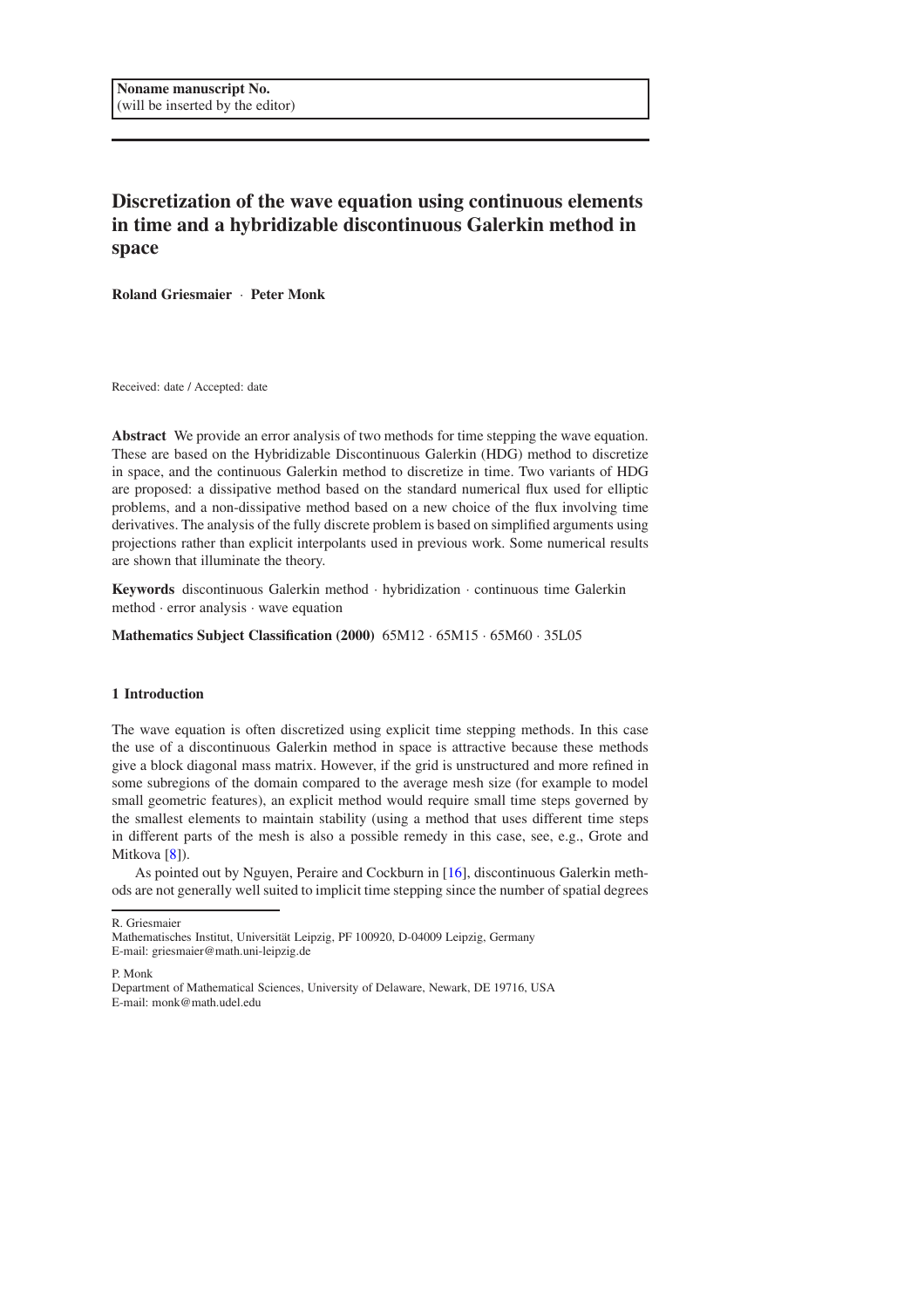of freedom is generally larger for a discontinuous Galerkin method compared to a conforming method. However hybridizable discontinuous Galerkin (HDG) methods are well suited to implicit time stepping, since at each time step the element degrees of freedom can be eliminated from the problem by cheap local calculations so that only degrees of freedom associated with the numerical trace of the scalar variable on the skeleton of the mesh need to be involved with a global calculation at each time step. (A comparative study of the efficiency of conforming methods versus HDG schemes for elliptic problems has recently been carried out by Kirby, Sherwin and Cockburn in [\[14\]](#page-23-2).)

In [\[16\]](#page-23-1) interesting numerical results are presented for a scheme that combines the HDG method belonging to the general framework discussed by Cockburn, Gopalakrishnan and Lazarov [\[3\]](#page-23-3) (for a refined analysis see Cockburn, Gopalakrishnan and Sayas [\[4\]](#page-23-4) and for error estimates for the Helmholtz equation see [\[7\]](#page-23-5)) together with backward differentiation formula or diagonally implicit Runge-Kutta (DIRK) methods in time. In particular it is shown that, provided the time stepping method is sufficiently high order, post-processing can be applied to extract inexpensive improved approximations to the fields. In addition energy conservation results are proved, but no error estimates are provided.

In this paper we shall prove convergence of a method that combines one of two variants of HDG methods in space with the continuous Galerkin method in time [\[5,](#page-23-6)[12,](#page-23-7)[13\]](#page-23-8). This time stepping method is closely related to the Gauss-Legendre Runge-Kutta method [\[9,](#page-23-9) [10\]](#page-23-10); in fact in our application the only difference resides in how the time integral of the source term is handled. We provide an analysis of the continuous time Galerkin method based on the work of [\[5,](#page-23-6)[13\]](#page-23-8). In particular we prove that the resulting methods are unconditionally stable, and analyze convergence.

We choose to analyze the continuous time Galerkin method in preference to a classical analysis of the Runge-Kutta scheme for several reasons. First it is noted in [\[1\]](#page-23-11) that related Runge-Kutta and discontinuous Galerkin schemes can be viewed as approximations of the continuous time Galerkin method using suitable quadrature, so understanding the fundamental scheme is important. In addition, a variational analysis proves convergence under weaker conditions on the regularity of the solution than a classical analysis of the collocation scheme because the data is not interpolated or approximated by quadrature. Finally, Karakashian and Makridakis [\[12\]](#page-23-7) note that the variational analysis is simpler than the analysis of corresponding implicit Runge-Kutta methods.

We rewrite the wave equation as a first order system involving velocity and pressure and use the HDG scheme to discretize in space. After discretization the resulting system of ordinary differential equations is similar to that arising from a mixed finite element method; (see Geveci [\[6\]](#page-23-12) for a classical approach to mixed systems). We know of no convergence proof of the continuous time Galerkin method for the mixed system, but the approach we use could be applied in that case as well.

Of course the main drawback of such methods is that a linear system must be solved at each time step, and the size of the linear system increases with the number of stages (or order) of the time stepping scheme (this increase in size does not occur for the DIRK schemes in [\[16\]](#page-23-1) and might be controlled by modifying the techniques from [\[17\]](#page-23-13) previously used for parabolic problems, but this is not considered here).

Our analysis of the continuous time Galerkin method uses a decomposition of the discrete solution in time motivated by a similar decomposition used by French and Peterson in [\[5\]](#page-23-6). However, because that paper focused on a first order system in time but a second order system in space, we have to change the decomposition to enforce an orthogonality condition. This orthogonality condition is motivated by the analysis of continuous time Galerkin methods in [\[12,](#page-23-7) [13\]](#page-23-8), where the discrete solution is written explicitly using basis functions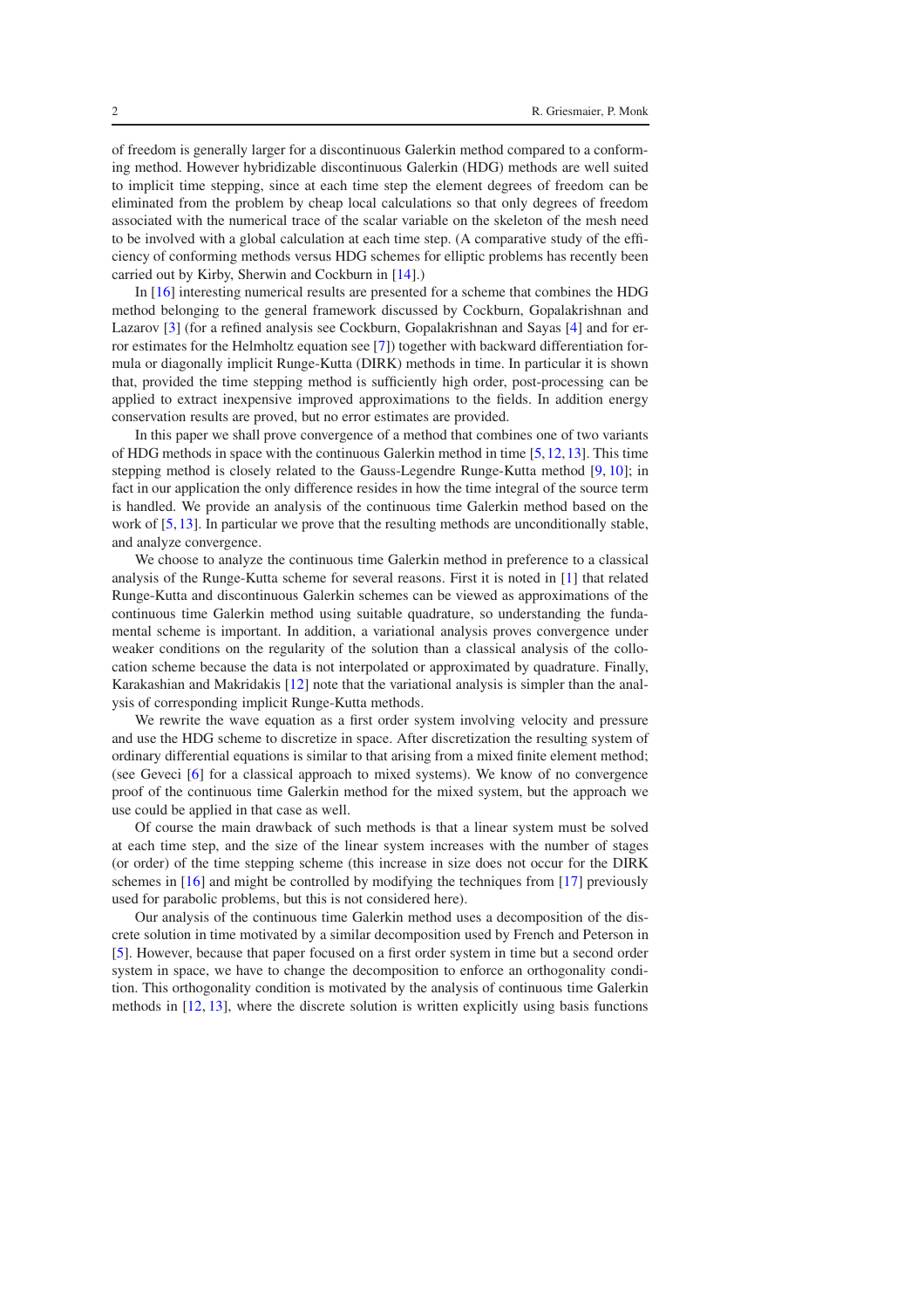related to the Gauss-Legendre points in time. We avoid this explicit construction and work only with projections, and this simplifies the analysis considerably.

As mentioned earlier, we consider two variants of the HDG method. One is a straightforward generalization to the time domain of the method in [\[3\]](#page-23-3), which is also the method used in [\[16\]](#page-23-1). As we shall see this method is dissipative, but also optimally convergent in space and time. By modifying the HDG fluxes to using time derivative terms, we can obtain a conservative scheme, but in that case do not prove optimal order convergence (missing by a factor of  $h^{1/2}$  where *h* is the space grid size). Our limited numerical results do not exhibit this loss. In either case we use the projection proposed in [\[4\]](#page-23-4) to provide an approximation operator in space.

In summary then, the novel content of this paper is to provide an analysis of the dissipative and new non-dissipative HDG methods in space using the continuous Galerkin method in time. We also provide a simplified analysis of the continuous time Galerkin method based on the work of [\[5,](#page-23-6) [12,](#page-23-7) [13\]](#page-23-8). Our analysis has relevance to other mixed systems.

The layout of the paper is as follows. In Section [2](#page-2-0) we detail the problem we shall solve, and its discretization in space by the two HDG methods considered here. We derive energy relations for this semi-discrete problem and so show that one method is dissipative, while the new method is not. Then we detail the continuous time Galerkin - HDG (CTG-HDG) method. In Section [3](#page-6-0) we introduce the decomposition of time dependent functions that underlies our analysis and provide an analysis of the decomposition, as well as several other approximation operators used in the analysis. Then in Section [4](#page-10-0) we prove convergence of the dissipative CTG-HDG scheme by first deriving a stability result, and then verifying consistency before providing a final convergence result. The same general procedure is carried out for the non-dissipative scheme in Section [5.](#page-15-0) In Section [6](#page-18-0) we provide a few numerical results to probe our theory. Finally in Section [7](#page-21-0) we present some conclusions from our study.

## <span id="page-2-5"></span><span id="page-2-0"></span>2 The CTG-HDG method

#### 2.1 Preliminaries

Given a final time *T* and a bounded Lipschitz polyhedral domain  $\Omega \subset \mathbb{R}^d$ ,  $d = 2, 3$ , with boundary  $\partial \Omega$  and functions  $f = f(x,t)$  and  $g = g(x,t)$ , we consider the wave equation

$$
\ddot{u} = \Delta u + f \qquad \text{in } \Omega \times (0, T) \tag{1a}
$$

subject to the boundary data

<span id="page-2-4"></span><span id="page-2-3"></span><span id="page-2-2"></span><span id="page-2-1"></span>
$$
u = g \qquad \text{on } \partial \Omega \times (0, T). \tag{1b}
$$

Here  $u(\mathbf{x},t)$  describes the displacement in some direction of the point  $\mathbf{x} \in \Omega$  at time  $t \geq 0$ and we assume functions  $u_0$  and  $u_1$  are given such that

$$
u(\cdot,0) = u_0 \quad \text{and} \quad \dot{u}(\cdot,0) = u_1 \quad \text{in } \Omega. \tag{1c}
$$

Throughout we denote by *i* and  $\ddot{w}$  the first and second derivative of  $w(\mathbf{x},t)$  with respect to the variable *t*, respectively.

In this paper we wish to approximate the velocity  $v = \dot{u}$  as well as the pressure  $p = \nabla u$ . To apply the HDG method in space we rewrite [\(1\)](#page-2-1) as a first order system

$$
\dot{v} = \nabla \cdot \boldsymbol{p} + f \qquad \text{in } \Omega \times (0, T), \tag{2a}
$$

$$
\dot{\mathbf{p}} = \nabla v \qquad \text{in } \Omega \times (0, T), \qquad (2b)
$$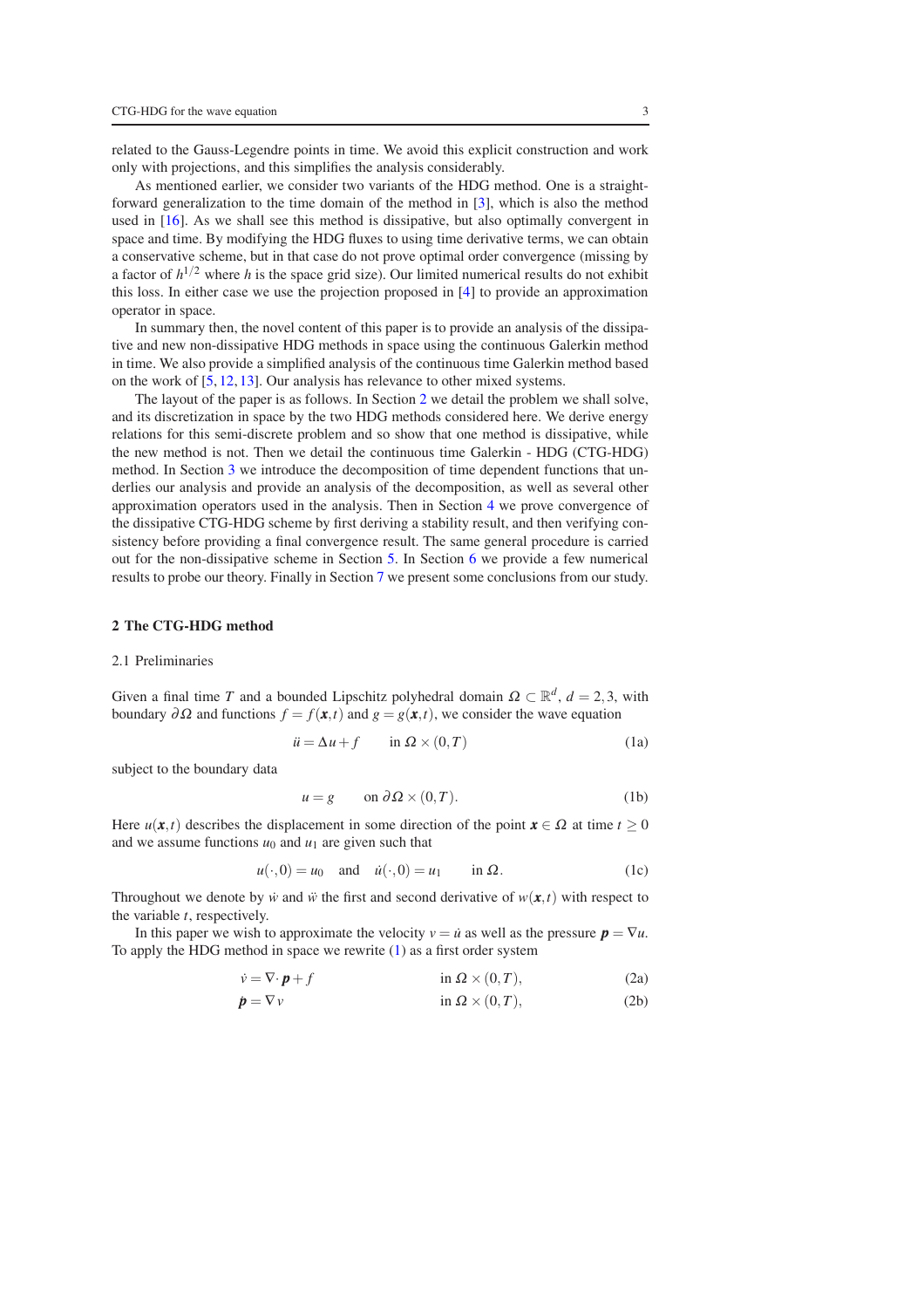using boundary data

$$
v = \dot{g} \qquad \text{on } \partial \Omega \times (0, T) \tag{2c}
$$

and initial data

$$
v(\cdot,0) = v_0 := u_1 \quad \text{and} \quad \boldsymbol{p}(\cdot,0) = \boldsymbol{p}_0 := \nabla u_0 \quad \text{in } \Omega. \tag{2d}
$$

As usual we consider a spatial mesh covering  $\Omega$  consisting of regular, i.e., non-degen-erate [\[2\]](#page-23-14), tetrahedra *K* with faces *F* in  $\mathbb{R}^3$  (or triangles *K* and edges *F* in  $\mathbb{R}^2$ ) and denote the resulting collection of triangles/tetrahedra by  $\mathcal{T}_h$ . Accordingly  $h_K$  denotes the diameter of  $K \in \mathcal{T}_h$  and  $h := \max_K h_K$ . The collection of edges/faces is denoted by  $\mathcal{E}_h$ , and the collection of element boundaries by  $\partial \mathcal{T}_h := \{ \partial K \mid K \in \mathcal{T}_h \}.$ 

On each element  $K$  and each edge/face  $F$  we consider the local spaces of polynomials of degree less than or equal to  $k \geq 0$ ,

$$
W(K) := \mathcal{P}_k(K), \quad \mathbf{V}(K) := \mathcal{P}_k(K) := (\mathcal{P}_k(K))^d \quad \text{and} \quad M(F) := \mathcal{P}_k(F),
$$

where  $P_k(S)$  denotes the space of polynomials of total degree at most *k* in *m* variables on *S* where  $S \subset \mathbb{R}^m$ . The corresponding global spatial finite element spaces are given by

$$
W_h := \{ w \in L^2(\Omega) \mid w|_K \in W(K) \text{ for all } K \in \mathcal{T}_h \},
$$
  

$$
\mathbf{V}_h := \{ \mathbf{z} \in L^2(\Omega) \mid \mathbf{z}|_K \in \mathbf{V}(K) \text{ for all } K \in \mathcal{T}_h \},
$$
  

$$
M_h := \{ \mu \in L^2(\mathcal{E}_h) \mid \mu|_F \in M(F) \text{ for all } F \in \mathcal{E}_h \},
$$

where  $L^2(\Omega) := (L^2(\Omega))^d$  and  $L^2(\mathcal{E}_h) := \prod_{F \in \mathcal{E}_h} L^2(F)$  are defined in the usual way. On these spaces we consider bilinear forms

$$
(w, z)_{\mathcal{T}_h} := \sum_{K \in \mathcal{T}_h} (w, z)_K := \sum_{K \in \mathcal{T}_h} \int_K w \cdot z \, \mathrm{d} \mathbf{x},
$$

$$
(\mathbf{w}, \mathbf{z})_{\mathcal{T}_h} := \sum_{K \in \mathcal{T}_h} (\mathbf{w}, \mathbf{z})_K := \sum_{K \in \mathcal{T}_h} \int_K \mathbf{w} \cdot \mathbf{z} \, \mathrm{d} \mathbf{x},
$$

$$
\langle \eta, \mu \rangle_{\partial \mathcal{T}_h} := \sum_{K \in \mathcal{T}_h} \langle \eta, \mu \rangle_{\partial K} := \sum_{K \in \mathcal{T}_h} \int_{\partial K} \eta \mu \, \mathrm{d} s,
$$

and write  $\|\cdot\|_{\Omega}$ ,  $\|\cdot\|_{K}$ ,  $\|\cdot\|_{\partial \mathcal{F}_h}$  and  $\|\cdot\|_{\partial K}$  for the corresponding  $L^2$ -norms.

We shall make use of the CGS projection originally introduced in [\[4\]](#page-23-4), which is defined element by element as follows:

$$
\Pi_h: L^2(\Omega)\times L^2(\Omega) \supset \text{dom}(\Pi_h) \to W_h \times V_h, \quad \Pi_h(w, z) := (\Pi_W w, \Pi_V z),
$$

where for any  $K \in \mathcal{T}_h$  and all edges/faces *F* of *K* the functions  $\Pi_W w$  and  $\Pi_V z$  satisfy

<span id="page-3-3"></span><span id="page-3-2"></span><span id="page-3-1"></span><span id="page-3-0"></span>
$$
(\Pi_W w, \phi)_K = (w, \phi)_K \qquad \text{for all } \phi \in \mathcal{P}_{k-1}(K), \tag{3a}
$$

$$
(\mathbf{\Pi}_{V}\mathbf{z},\mathbf{\Psi})_{K}=(\mathbf{z},\mathbf{\Psi})_{K} \quad \text{for all } \mathbf{\Psi} \in \mathcal{P}_{k-1}(K), \quad (3b)
$$

$$
\langle \mathbf{\Pi}_{V} \mathbf{z} \cdot \mathbf{n} - \tau \Pi_{W} w, \mu \rangle_{F} = \langle \mathbf{z} \cdot \mathbf{n} - \tau w, \mu \rangle_{F} \quad \text{for all } \mu \in \mathcal{P}_{k}(F), \tag{3c}
$$

where  $\tau : \partial \mathcal{T}_h \to [0,\infty)$  denotes a non-negative function that is assumed to be constant on each edge/face of  $K \in \mathcal{T}_h$  such that  $\tau_K^{\max} := \max \tau|_{\partial K} > 0$  for all  $K \in \mathcal{T}_h$ , and *n* is the outward unit normal to *K*. The domain of definition dom  $\Pi_h$  of this projection is such that the right hand sides of [\(3\)](#page-3-0) are well defined. Note that in [\(3c\)](#page-3-1) we use a different sign than in the original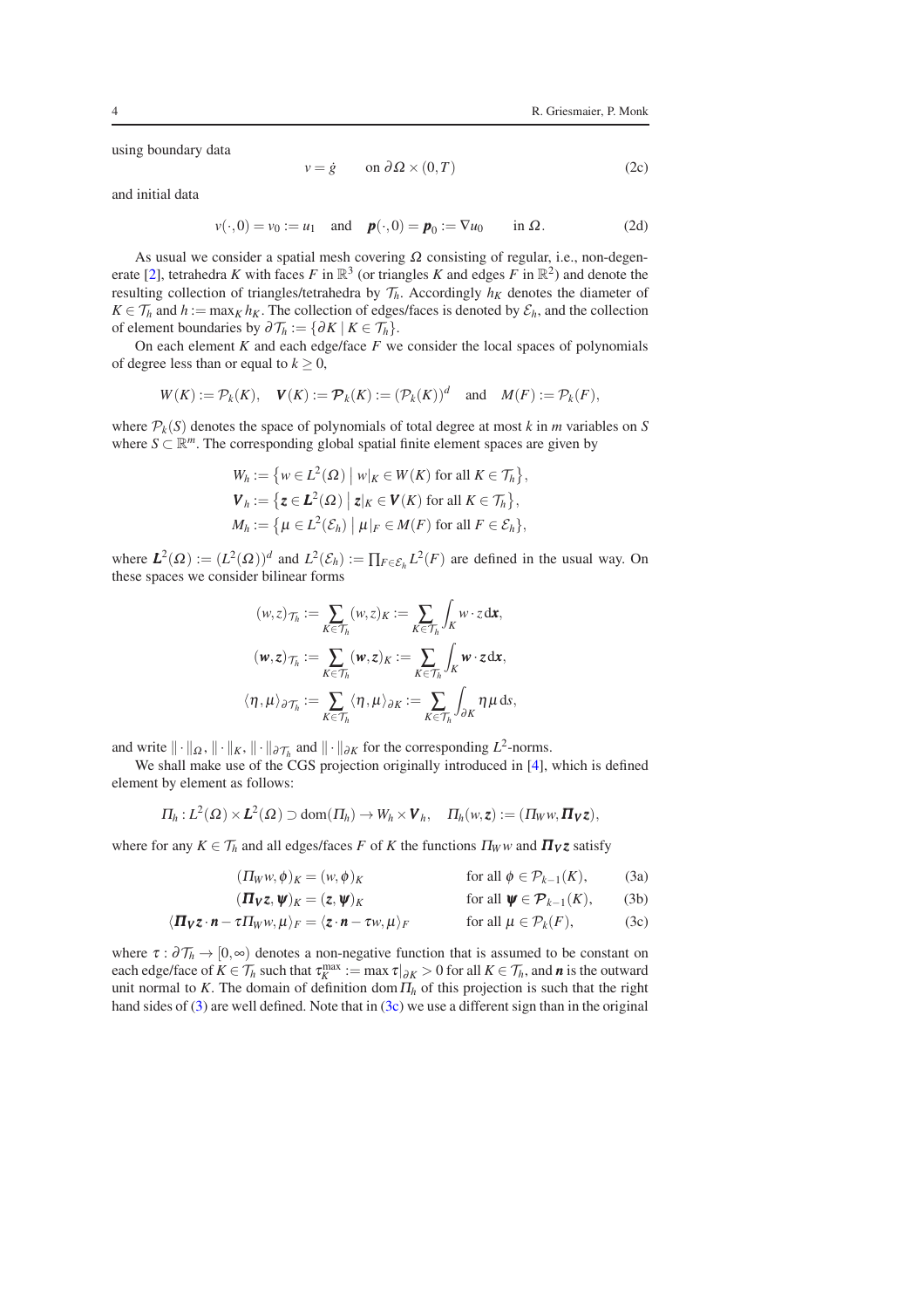definition of the projection from [\[4\]](#page-23-4); this choice fits the structure of the numerical flux introduced in Section [2.2](#page-4-0) below. The following approximation properties of the projection established in [\[4\]](#page-23-4) remain true without changes: There exists a constant *C* independent of *K* and  $\tau$  such that

$$
||\Pi_W w - w||_K \le Ch_K^{\ell_w + 1} |w|_{H^{\ell_w + 1}(K)} + C \frac{h_K^{\ell_z + 1}}{\tau_K^{\max}} |\nabla \cdot z|_{H^{\ell_z}(K)},
$$
\n(4a)

<span id="page-4-9"></span><span id="page-4-8"></span>
$$
\|\mathbf{\Pi}_{\mathbf{V}}\mathbf{z} - \mathbf{z}\|_{K} \leq Ch_{K}^{\ell_{z}+1}|\mathbf{z}|_{\mathbf{H}^{\ell_{z}+1}(K)} + Ch_{K}^{\ell_{w}+1}\tau_{K}^{*}|w|_{H^{\ell_{w}+1}(K)},
$$
\n(4b)

for  $\ell_w, \ell_z \in [0, k]$ , where  $\tau_K^* := \max \tau|_{\partial K \setminus F^*}$  with  $F^*$  being an edge/face of *K* at which  $\tau|_{\partial K}$ is maximum. Furthermore, as shown in Appendix [A,](#page-22-0)

<span id="page-4-10"></span>
$$
\|\tau(\Pi_W w - w)\|_{\partial K} \le Ch_K^{1/2} \left(h_K^{\ell_z} |\nabla \cdot z|_{H^{\ell_z}(K)} + \tau_K^{\max} h_K^{\ell_w} |w|_{H^{\ell_w+1}(K)}\right) \tag{4c}
$$

for  $\ell_w, \ell_z \in [0, k]$ . Here  $H^s(S)$ ,  $s \ge 0$ , and  $\mathbf{H}^s(S) := (H^s(S))^d$  are the standard Sobolev spaces on open domains  $S \subset \mathbb{R}^d$ , and we denote the corresponding semi-norms and norms by  $\|\cdot\|_{H^s(S)}$ ,  $\|\cdot\|_{H^s(S)}$  and  $\|\cdot\|_{H^s(S)}$ ,  $\|\cdot\|_{H^s(S)}$ , respectively. Throughout *C* is a generic positive constant, not necessarily the same at different occurrences.

We shall need in addition the  $L^2$ -projection on the faces of the mesh  $P_M : L^2(\partial \mathcal{T}_h) \to M_h$ defined by

<span id="page-4-7"></span>
$$
\langle P_M \mu - \mu, \eta \rangle_{\partial \mathcal{T}_h} = 0 \qquad \text{for all } \eta \in M_h. \tag{5}
$$

Of course, since  $M_h$  is a discontinuous space, this projection can be defined face by face.

## <span id="page-4-0"></span>2.2 Semi-discrete problem

The semi-discrete formulation of the method analyzed in this work consists in finding approximations  $v_h(t) \in W_h$  of  $v(t)$ ,  $p_h(t) \in V_h$  of  $p(t)$  and a numerical trace  $\hat{v}_h(t) \in M_h$  approximating  $v(t)$  on  $\mathcal{E}_h$  for  $t \in (0, T)$ , which satisfy

<span id="page-4-11"></span><span id="page-4-2"></span><span id="page-4-1"></span>
$$
(\dot{v}_h, \phi)_{\mathcal{T}_h} = -(\boldsymbol{p}_h, \nabla \phi)_{\mathcal{T}_h} + \langle \widehat{\boldsymbol{p}}_h \cdot \boldsymbol{n}, \phi \rangle_{\partial \mathcal{T}_h} + (f, \phi)_{\mathcal{T}_h},
$$
(6a)

$$
(\dot{\boldsymbol{p}}_h, \boldsymbol{\psi})_{\mathcal{T}_h} = -(\nu_h, \nabla \cdot \boldsymbol{\psi})_{\mathcal{T}_h} + \langle \widehat{\nu}_h, \boldsymbol{\psi} \cdot \boldsymbol{n} \rangle_{\partial \mathcal{T}_h},\tag{6b}
$$

$$
\langle \hat{\boldsymbol{p}}_h \cdot \boldsymbol{n}, \boldsymbol{\mu} \rangle_{\partial \mathcal{T}_h \setminus \partial \Omega} = 0, \tag{6c}
$$

$$
\langle \widehat{\nu}_h, \eta \rangle_{\partial \Omega} = \langle \dot{g}, \eta \rangle_{\partial \Omega}, \tag{6d}
$$

for all  $\phi \in W_h$ ,  $\psi \in V_h$  and  $\mu, \eta \in M_h$ . Denoting by  $\tau : \partial \mathcal{T}_h \to [0, \infty)$  a stabilization function that is constant on each edge/face, satisfying  $\tau_K^{\text{max}} > 0$  for all  $K \in \mathcal{T}_h$  as before, we consider two possible methods corresponding to different numerical fluxes  $\hat{\boldsymbol{p}}_h$ :

 $-$  A dissipative method closely related to the elliptic theory (see also [\[16\]](#page-23-1)) where the flux is given by

<span id="page-4-5"></span><span id="page-4-4"></span><span id="page-4-3"></span>
$$
\widehat{\boldsymbol{p}}_h = \boldsymbol{p}_h - \tau (\nu_h - \widehat{\nu}_h) \boldsymbol{n} \qquad \text{on } \partial \mathcal{T}_h. \tag{7}
$$

– A new non-dissipative method that does not reduce to the elliptic problem at steady state where the flux is given by

<span id="page-4-6"></span>
$$
\widehat{\boldsymbol{p}}_h = \boldsymbol{p}_h - \tau (\dot{v}_h - \dot{\widehat{v}}_h) \boldsymbol{n} \qquad \text{on } \partial \mathcal{T}_h. \tag{8}
$$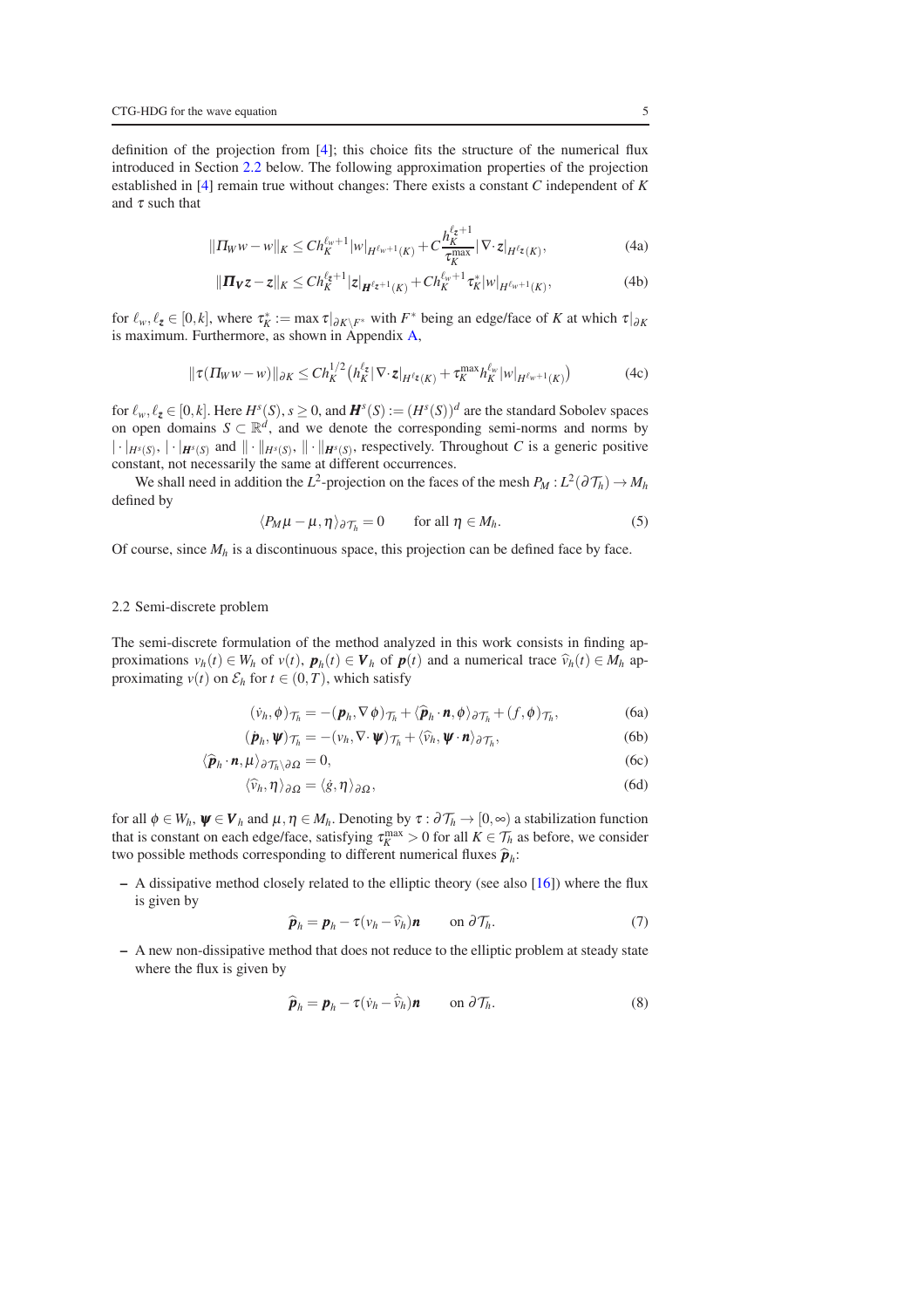.

We first show the energy conservation properties of the two methods. Selecting  $\phi = v_h$ in [\(6a\)](#page-4-1) and  $\psi = p_h$  in [\(6b\)](#page-4-2) we add the results and integrate by parts to obtain

$$
\frac{1}{2}\frac{\mathrm{d}}{\mathrm{d}t}\big(\|v_h\|_{\Omega}^2 + \|\boldsymbol{p}_h\|_{\Omega}^2\big) = \langle\widehat{\boldsymbol{p}}_h\cdot\boldsymbol{n},v_h\rangle_{\partial\mathcal{T}_h} + (f,v_h)_{\mathcal{T}_h} + \langle\widehat{v}_h-v_h,\boldsymbol{p}_h\cdot\boldsymbol{n}\rangle_{\partial\mathcal{T}_h}
$$

Combining [\(6c\)](#page-4-3) with  $\mu = \hat{v}_h$  and [\(6d\)](#page-4-4) with  $\eta = \hat{p}_h \cdot n$  together with this equality we get

$$
\frac{1}{2}\frac{\mathrm{d}}{\mathrm{d}t}\big(\|\nu_h\|_{\Omega}^2 + \|\boldsymbol{p}_h\|_{\Omega}^2\big) = -\langle(\boldsymbol{p}_h - \widehat{\boldsymbol{p}}_h)\cdot\boldsymbol{n},\nu_h - \widehat{\nu}_h\rangle_{\partial\mathcal{T}_h} + (f,\nu_h)_{\mathcal{T}_h}.
$$

Proceeding first to the numerical flux [\(7\)](#page-4-5) we find that

$$
\frac{1}{2}\frac{\mathrm{d}}{\mathrm{d}t}\big(\|v_h\|_{\Omega}^2+\|\boldsymbol{p}_h\|_{\Omega}^2\big)=-\langle\tau(\widehat{v}_h-v_h),\widehat{v}_h-v_h\rangle_{\partial\mathcal{T}_h},+(f,v_h)_{\mathcal{T}_h}.
$$

i.e., if  $f = 0$  this implies that

$$
\frac{1}{2}\frac{\mathrm{d}}{\mathrm{d}t}\big(\|\mathbf{v}_h\|_{\Omega}^2 + \|\boldsymbol{p}_h\|_{\Omega}^2\big) \leq 0,
$$

and the method is generally dissipative.

On the other hand, using the numerical flux in [\(8\)](#page-4-6) we obtain that

$$
\frac{1}{2}\frac{\mathrm{d}}{\mathrm{d}t}\big(\|v_h\|_{\Omega}^2 + \|\boldsymbol{p}_h\|_{\Omega}^2 + \langle \tau(\widehat{v}_h - v_h), \widehat{v}_h - v_h \rangle_{\partial \mathcal{T}_h}\big) = (f, v_h)_{\mathcal{T}_h},
$$

and the method is now non-dissipative provided the interface term is included in the energy.

## 2.3 Fully discrete problem

To discretize in time we consider a sequence of time steps

$$
0 = t_0 < t_1 < t_2 < \cdots < t_N = T
$$

where as before  $T > 0$  is the final time for the integration. For  $0 \le n \le N - 1$  we define  $\Delta t_n := t_{n+1} - t_n, I_n := (t_n, t_{n+1}), \Delta t := \max_n \Delta t_n$ , and for any  $q \ge 1$  we consider the discrete spaces

$$
\mathcal{S}_{q,\Delta t}^{(0)} := \{ \varphi \in H^1((0,T)) \mid \varphi|_{I_n} \in \mathcal{P}_q(I_n), \ 0 \le n \le N-1 \},
$$
  

$$
\mathcal{S}_{q-1,\Delta t}^{(-1)} := \{ \varphi \in L^2((0,T)) \mid \varphi|_{I_n} \in \mathcal{P}_{q-1}(I_n), \ 0 \le n \le N-1 \}.
$$

Note that  $S_{q-1,\Delta t}^{(-1)}$  is a discontinuous space, whereas  $S_{q,\Delta t}^{(0)}$  is continuous (and one degree higher). The fully discrete space-time finite element spaces for the method are then

$$
W_{h,\Delta t}^{(0)} := S_{q,\Delta t}^{(0)} \otimes W_h, \qquad W_{h,\Delta t}^{(-1)} := S_{q-1,\Delta t}^{(-1)} \otimes W_h,
$$
  
\n
$$
V_{h,\Delta t}^{(0)} := S_{q,\Delta t}^{(0)} \otimes V_h, \qquad V_{h,\Delta t}^{(-1)} := S_{q-1,\Delta t}^{(-1)} \otimes V_h,
$$
  
\n
$$
M_{h,\Delta t}^{(0)} := S_{q,\Delta t}^{(0)} \otimes M_h, \qquad M_{h,\Delta t}^{(-1)} := S_{q-1,\Delta t}^{(-1)} \otimes M_h.
$$

Now we state the discrete problem. For later reference we formulate it in terms of more general right hand sides, which for the problem considered in this section are set to be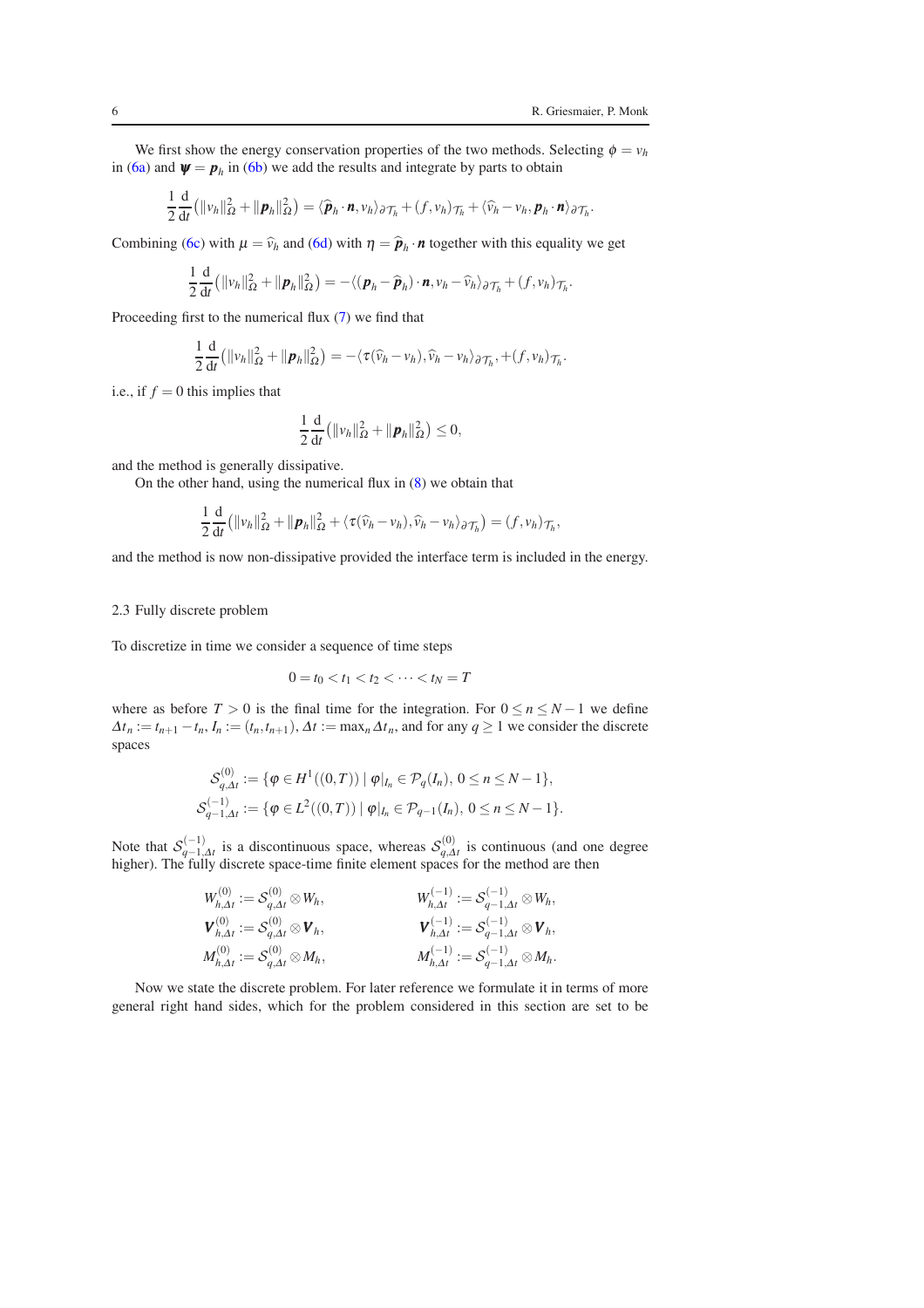$\Phi := f, \Gamma := 0, \Lambda := 0$  and  $\Theta := \dot{g}$ . We seek  $(v_{h, \Delta t}, p_{h, \Delta t}, \hat{v}_{h, \Delta t}) \in W_{h, \Delta t}^{(0)} \times V_{h, \Delta t}^{(0)} \times M_{h, \Delta t}^{(0)}$ *h*,∆*t* such that

<span id="page-6-1"></span>
$$
\int_0^T \left[ (\dot{v}_{h,\Delta t}, \phi)_{\mathcal{T}_h} + (\boldsymbol{p}_{h,\Delta t}, \nabla \phi)_{\mathcal{T}_h} - \langle \widehat{\boldsymbol{p}}_{h,\Delta t} \cdot \boldsymbol{n}, \phi \rangle_{\partial \mathcal{T}_h} \right] dt
$$
 (9a)

<span id="page-6-7"></span><span id="page-6-6"></span><span id="page-6-5"></span><span id="page-6-4"></span>
$$
= \int_0^T \left[ (\boldsymbol{\Phi}, \boldsymbol{\phi}) \mathbf{\tau}_h - \langle \Lambda, \boldsymbol{\phi} \rangle_{\partial \mathcal{T}_h} \right] dt,
$$

$$
\int_0^T \left[ (\dot{\boldsymbol{p}}_{h,\Delta t}, \boldsymbol{\psi})_{\mathcal{T}_h} + (\nu_{h,\Delta t}, \nabla \cdot \boldsymbol{\psi})_{\mathcal{T}_h} - \langle \widehat{\nu}_{h,\Delta t}, \boldsymbol{\psi} \cdot \boldsymbol{n} \rangle_{\partial \mathcal{T}_h} \right] dt = \int_0^T (\boldsymbol{\Gamma}, \boldsymbol{\psi})_{\mathcal{T}_h} dt, \tag{9b}
$$

$$
\int_0^T \langle \widehat{\boldsymbol{p}}_{h,\Delta t} \cdot \boldsymbol{n}, \mu \rangle_{\partial \mathcal{T}_h \setminus \partial \Omega} dt = \int_0^T \langle \Lambda, \mu \rangle_{\partial \mathcal{T}_h \setminus \partial \Omega} dt, \tag{9c}
$$

$$
\int_0^T \langle \widehat{v}_{h,\Delta t}, \eta \rangle_{\partial \Omega} dt = \int_0^T \langle \Theta, \eta \rangle_{\partial \Omega} dt, \tag{9d}
$$

for all  $\phi \in W_{h,\Delta t}^{(-1)}$ ,  $\psi \in V_{h,\Delta t}^{(-1)}$  and  $\mu, \eta \in M_{h,\Delta t}^{(-1)}$ , together with either the dissipative numerical flux

<span id="page-6-2"></span>
$$
\widehat{\boldsymbol{p}}_{h,\Delta t} = \boldsymbol{p}_{h,\Delta t} - \tau (v_{h,\Delta t} - \widehat{v}_{h,\Delta t}) \boldsymbol{n} \qquad \text{on } \partial \mathcal{T}_h \tag{10}
$$

corresponding to [\(7\)](#page-4-5), or the non-dissipative numerical flux

<span id="page-6-8"></span>
$$
\widehat{\boldsymbol{p}}_{h,\Delta t} = \boldsymbol{p}_{h,\Delta t} - \tau (\dot{v}_{h,\Delta t} - \hat{v}_{h,\Delta t}) \boldsymbol{n} \qquad \text{on } \partial \mathcal{T}_h \tag{11}
$$

corresponding to [\(8\)](#page-4-6). At the initial time we assume that

$$
v_{h,\Delta t}(\cdot,0) = \Pi_W v_0
$$
 and  $\boldsymbol{p}_{h,\Delta t}(\cdot,0) = \boldsymbol{\Pi_V p}_0$ ,

and the initial condition for the interface variable is  $\hat{v}_{h,\Delta t}(\cdot,0) = P_M v_0|_{\partial \mathcal{T}_h}$ . Other more convenient choices of initial data could be allowed at the cost of some extra details and terms in the error estimate.

Note that by choosing the test functions to vanish except on a particular time interval (which is possible because they are discontinuous) we can solve step-by-step in time (although for  $q > 1$  we have to solve a system of discrete problems). In any case, the fact that we have an HDG system in space implies that we can reduce the problem at each step to solving for the interface variables, i.e., for the scalar numerical trace  $\hat{v}_{h,\Delta t}$ . This is an attraction of HDG for higher order CG methods in time.

## <span id="page-6-0"></span>3 Preliminary estimates for stability and consistency

The convergence analysis for the two numerical fluxes will be handled in separate sections. But some parts of the stability analysis are common to both arguments. This is the subject of the present section.

We start by defining an  $L^2$ -projection  $P_S: L^2(0,T) \to \mathcal{S}_{q-1,\Delta t}^{(-1)}$  for time dependent functions such that on each subinterval  $I_n$  in time and for all  $\varphi \in L^2(0,T)$ 

<span id="page-6-3"></span>
$$
\int_{t_n}^{t_{n+1}} (P_S \varphi - \varphi) \vartheta \, dt = 0 \qquad \text{for all } \vartheta \in \mathcal{P}_{q-1}(I_n). \tag{12}
$$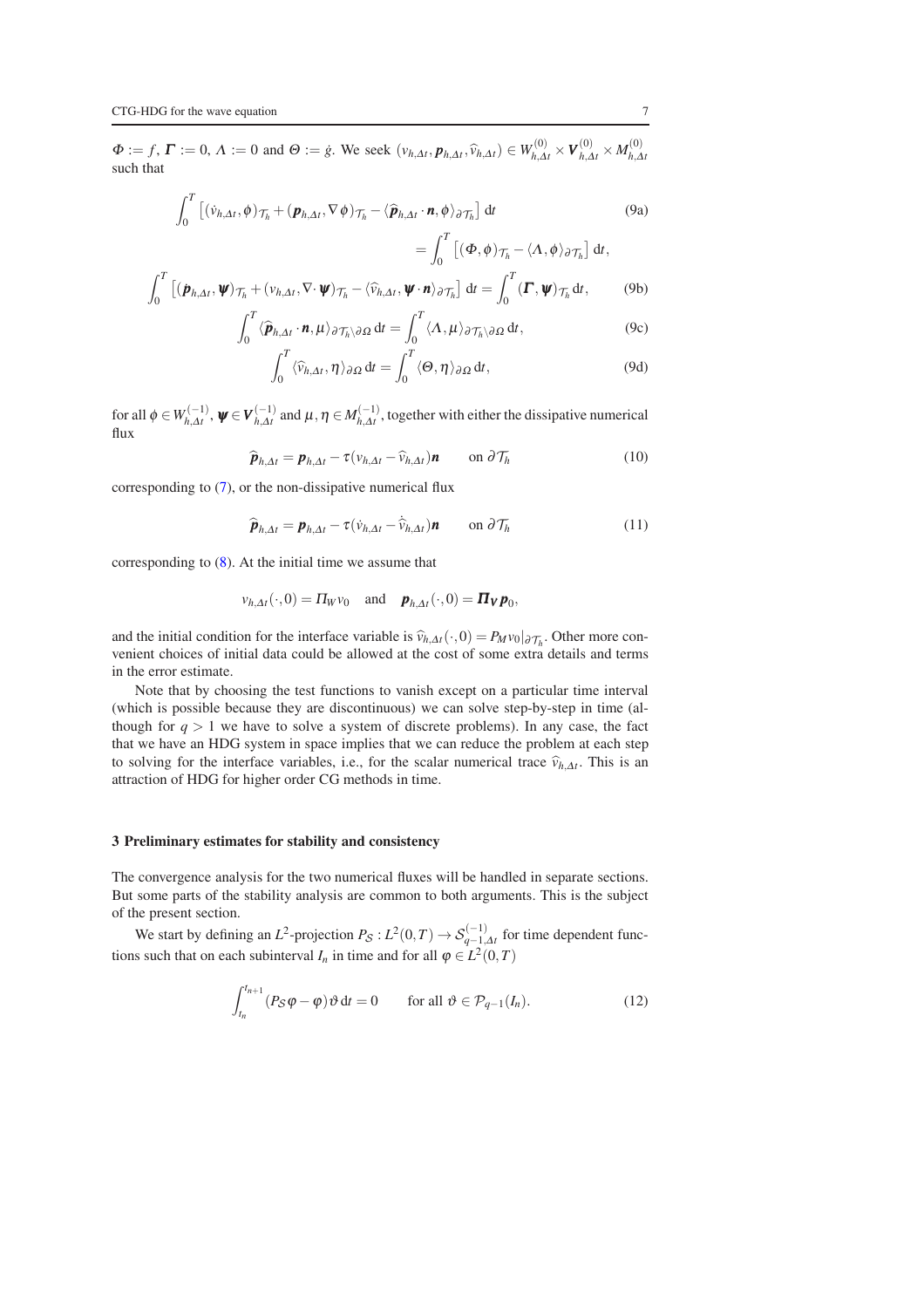This projection suffices to prove stability in the lowest order case when  $q = 1$ , but we need another decomposition in order to provide stability between time steps for higher order elements in time. Suppose  $\gamma \in \mathcal{P}_q(I_n)$ , then we write

<span id="page-7-0"></span>
$$
\gamma = \gamma_0 + \frac{(t - t_n)}{\Delta t} \gamma_1,\tag{13}
$$

where  $\gamma_0 \in \mathcal{P}_q(I_n)$  and  $\gamma_1 \in \mathcal{P}_{q-1}(I_n)$  are such that

<span id="page-7-1"></span>
$$
\int_{t_n}^{t_{n+1}} \gamma_0 \vartheta \, dt = 0 \qquad \text{for all } \vartheta \in \mathcal{P}_{q-1}(I_n). \tag{14}
$$

We have the following lemma guaranteeing the existence and stability of this decomposition.

Lemma 1 *The decomposition* [\(13\)](#page-7-0) *is well defined and in addition there is a constant C independent of n,*  $\Delta t$  *and*  $\gamma$  *such that for each*  $0 \le n \le N - 1$ *,* 

<span id="page-7-2"></span>
$$
\|\gamma_{1}\|_{L^{2}(I_{n})} \leq C \|\gamma\|_{L^{2}(I_{n})}
$$
\n(15)

*for all*  $\gamma \in \mathcal{P}_q(I_n)$ *. The component*  $\gamma_0$  *satisfies* 

$$
\gamma_0(t_n) = \gamma(t_n)
$$
 and  $\gamma_0^2(t_{n+1}) = \gamma^2(t_n)$ ,

*and there is a constant C independent of n,* <sup>∆</sup>*t and* γ *such that*

<span id="page-7-3"></span>
$$
\|\gamma_0\|_{L^2(I_n)} \le C\Delta t^{1/2}|\gamma(t_n)|. \tag{16}
$$

*Remark 1* A similar decomposition to [\(13\)](#page-7-0) was used in [\[5\]](#page-23-6) but in their case  $\gamma_0$  was taken to be constant in time. This suffices for the first order derivative in time and second order derivative in space formulation used there, but results in terms we cannot analyze for the first order system considered here. Our choice avoids these terms and is motivated by the analysis of  $[11-13]$  where a similar decomposition is constructed explicitly using Lagrange basis functions at Gauss-Legendre points. Our goal is to simplify this analysis by avoiding this explicit construction.

*Proof* The decomposition [\(13\)](#page-7-0) is well defined because, using the orthogonality requirement [\(14\)](#page-7-1),  $\gamma_1 \in \mathcal{P}_{q-1}(I_n)$  satisfies

$$
\int_{t_n}^{t_{n+1}} \frac{(t-t_n)}{\Delta t} \gamma_1 \vartheta \, dt = \int_{t_n}^{t_{n+1}} \gamma \vartheta \, dt \quad \text{for all } \vartheta \in \mathcal{P}_{q-1}(I_n).
$$

The left hand side of this equation defines a symmetric, bounded and coercive bilinear form on  $\mathcal{P}_{q-1}(I_n) \times \mathcal{P}_{q-1}(I_n)$  considered as subspaces of  $L^2(I_n) \times L^2(I_n)$ . So by the Lax-Milgram lemma  $γ_1$  exists uniquely for each  $γ$ . Furthermore,

$$
\left\|\sqrt{\frac{t-t_n}{\Delta t}}\gamma_1\right\|_{L^2(I_n)}\leq C\|\gamma\|_{L^2(I_n)}.
$$

Mapping to the reference interval [0, 1], using the equivalence of norms on finite dimensional vector spaces, and then mapping back to the given time interval establishes [\(15\)](#page-7-2).

The fact that  $\gamma_0(t_n) = \gamma(t_n)$  is obvious, and selecting  $\vartheta = \dot{\gamma}_0$  in [\(14\)](#page-7-1) shows that

$$
0 = \int_{t_n}^{t_{n+1}} \gamma_0 \dot{\gamma}_0 dt = \frac{1}{2} \left( \gamma_0^2(t_{n+1}) - \gamma_0^2(t_n) \right).
$$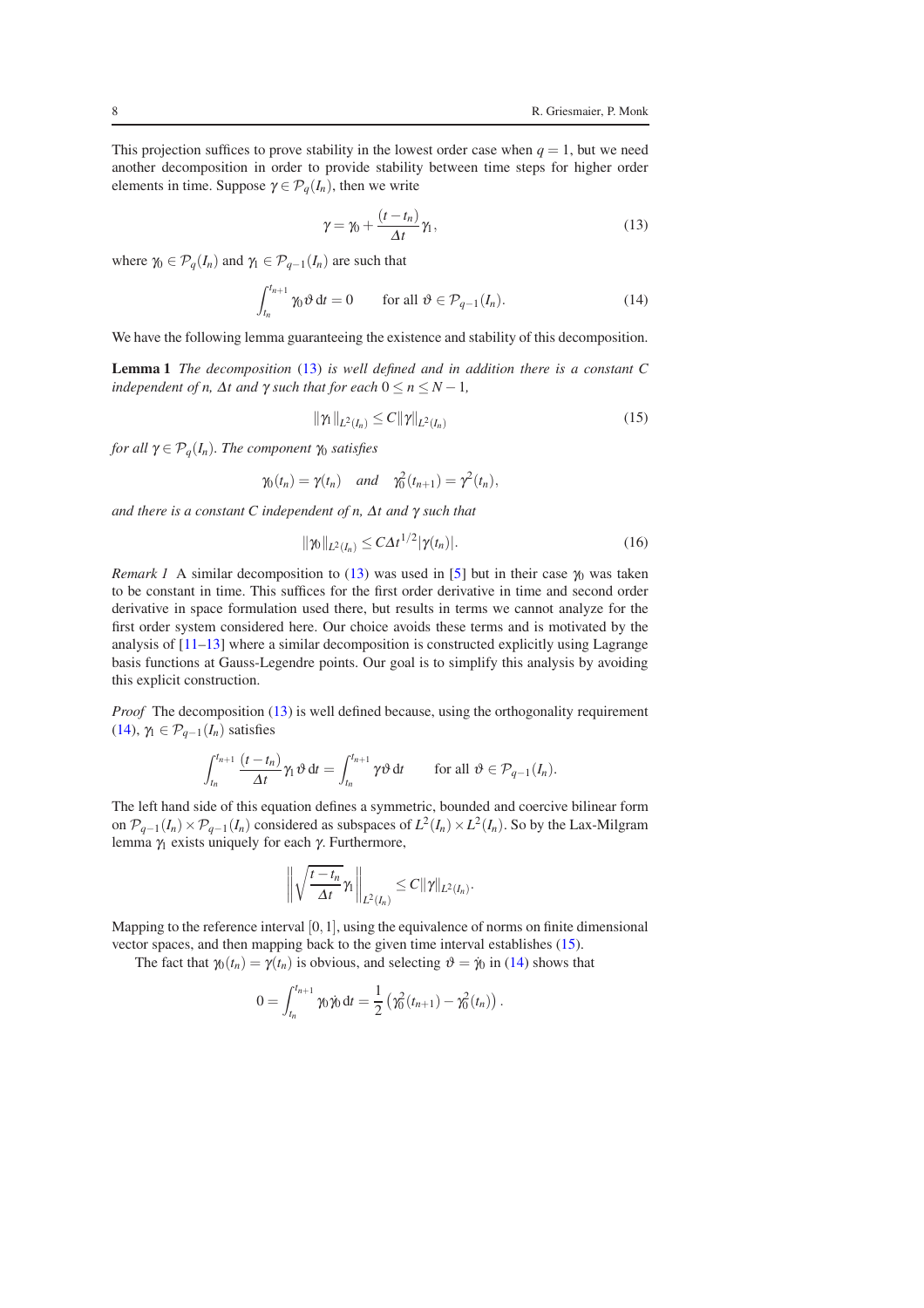By mapping to the reference interval,

$$
\|\gamma_0\|_{L^2(I_n)}^2 = \Delta t \int_0^1 \gamma_0^2(t_n + \Delta t s) ds.
$$

Furthermore, denoting by  $\pi_q$  the Legendre polynomial of degree q on [0,1], then in view of the fact that Gauss-Legendre quadrature using *q* points is accurate for polynomials of degree  $2q-1$ , we see that the orthogonality requirement [\(14\)](#page-7-1) is equivalent to the fact that  $\gamma_0$ vanishes at the shifted Legendre points. So

$$
\gamma_0(t_n + \Delta t s) = \frac{\gamma(t_n)}{\pi_q(0)} \pi_q(s),
$$

and thus,

$$
\gamma_0\|_{L^2(I_n)}^2 = \Delta t \left(\frac{\gamma(t_n)}{\pi_q(0)}\right)^2 \int_0^1 |\pi_q(s)|^2 \, ds = \Delta t \left(\frac{\gamma(t_n)}{\pi_q(0)}\right)^2 \frac{1}{2q+1}.
$$

Since *q* is fixed, this gives [\(16\)](#page-7-3). □

 $\parallel$ 

Given  $w_{h,\Delta t} \in W_{h,\Delta t}^{(0)}$  we use the decomposition [\(13\)](#page-7-0) to write

$$
w_{h,\Delta t}|_{I_n} = w_0^{(n)} + \frac{(t - t_n)}{\Delta t} w_1^{(n)} \quad \text{for each } 0 \le n \le N - 1,
$$

where  $w_0^{(n)} \in \mathcal{P}_q(I_n) \otimes W_h$  and  $w_1^{(n)} \in \mathcal{P}_{q-1}(I_n) \otimes W_h$ , and we note that corresponding decompositions of  $z_{h,\Delta t} \in V_{h,\Delta t}^{(0)}$  and  $\widehat{w}_{h,\Delta t} \in M_{h,\Delta t}^{(0)}$  are given analogously. In the following lemma we establish stability estimates for these decompositions. We write  $S_n := \mathcal{T}_h \times I_n$ ,  $\partial S_n := \partial \mathcal{T}_h \times I_n$  and denote by  $\|\cdot\|_{S_n} := \|\cdot\|_{L^2(I_n;L^2(\Omega))}, \|\cdot\|_{S_n} := \|\cdot\|_{L^2(I_n;L^2(\Omega))}$  as well as  $\| \cdot \|_{\partial S_n} := \| \cdot \|_{L^2(I_n; L^2(\partial \mathcal{T}_h))}$  the usual Bochner space norms. The result should be compared to Lemma 2.1 of [\[12\]](#page-23-7) and Lemma 3.4 of [\[13\]](#page-23-8), where related estimates are given.

**Lemma 2** *Suppose*  $w_{h,\Delta t} \in W_{h,\Delta}^{(0)}$ *h*,∆*t , zh*,∆*<sup>t</sup>* ∈ *V* (0) *(0) and*  $\widehat{w}_{h,\Delta t}$  ∈  $M_{h,\Delta t}^{(0)}$ *h*,∆*t . Then there is a constant C* independent of  $w_{h,\Delta t}$ ,  $z_{h,\Delta t}$ ,  $\widehat{w}_{h,\Delta t}$ , *n*,  $\Delta t$  and *h* such that for each  $0 \le n \le N - 1$ ,

<span id="page-8-4"></span><span id="page-8-0"></span>
$$
\|w_{h,\Delta t}\|_{S_n}^2 \le C\Delta t \Big(\int_{t_n}^{t_{n+1}} (\dot{w}_{h,\Delta t}, w_1^{(n)}) \mathcal{T}_h \, dt + \|w_{h,\Delta t}(\cdot, t_n)\|_{\Omega}^2\Big),\tag{17a}
$$

<span id="page-8-2"></span><span id="page-8-1"></span>
$$
\|z_{h,\Delta t}\|_{S_n}^2 \leq C\Delta t \Big(\int_{t_n}^{t_{n+1}} (\dot{z}_{h,\Delta t}, z_1^{(n)}) \mathcal{T}_h \,dt + \|z_{h,\Delta t}(\cdot, t_n)\|_{\Omega}^2\Big), \tag{17b}
$$

$$
\|\tau^{1/2}(\widehat{w}_{h,\Delta t} - w_{h,\Delta t})\|_{\partial S_n}^2 \le C\Delta t \Big(\int_{t_n}^{t_{n+1}} \langle \tau(\widehat{w}_{h,\Delta t} - \dot{w}_{h,\Delta t}), \widehat{w}_1 - w_1 \rangle_{\partial \mathcal{T}_h} dt + \|\tau^{1/2}(\widehat{w}_{h,\Delta t} - w_{h,\Delta t})(\cdot, t_n)\|_{\partial \mathcal{T}_h}^2\Big).
$$
(17c)

*Proof* We only prove [\(17a\)](#page-8-0) and note that [\(17b\)](#page-8-1) and [\(17c\)](#page-8-2) follow analogously. By the definition of  $w_0^{(n)}$  and  $w_1^{(n)}$  and integration by parts

<span id="page-8-3"></span>
$$
\int_{t_n}^{t_{n+1}} (\dot{w}_{h,\Delta t}, w_1^{(n)}) \tau_h dt
$$
\n
$$
= \int_{t_n}^{t_{n+1}} \left[ (\dot{w}_0^{(n)}, w_1^{(n)}) \tau_h + \frac{1}{\Delta t} (\|w_1^{(n)}\|_{\Omega}^2 + (t - t_n) (\dot{w}_1^{(n)}, w_1^{(n)}) \tau_h) \right] dt
$$
\n
$$
= \int_{t_n}^{t_{n+1}} (\dot{w}_0^{(n)}, w_1^{(n)}) \tau_h dt + \frac{1}{2\Delta t} \|w_1^{(n)}\|_{S_n}^2 + \frac{1}{2} \|w_1^{(n)}(\cdot, t_{n+1})\|_{\Omega}^2.
$$
\n(18)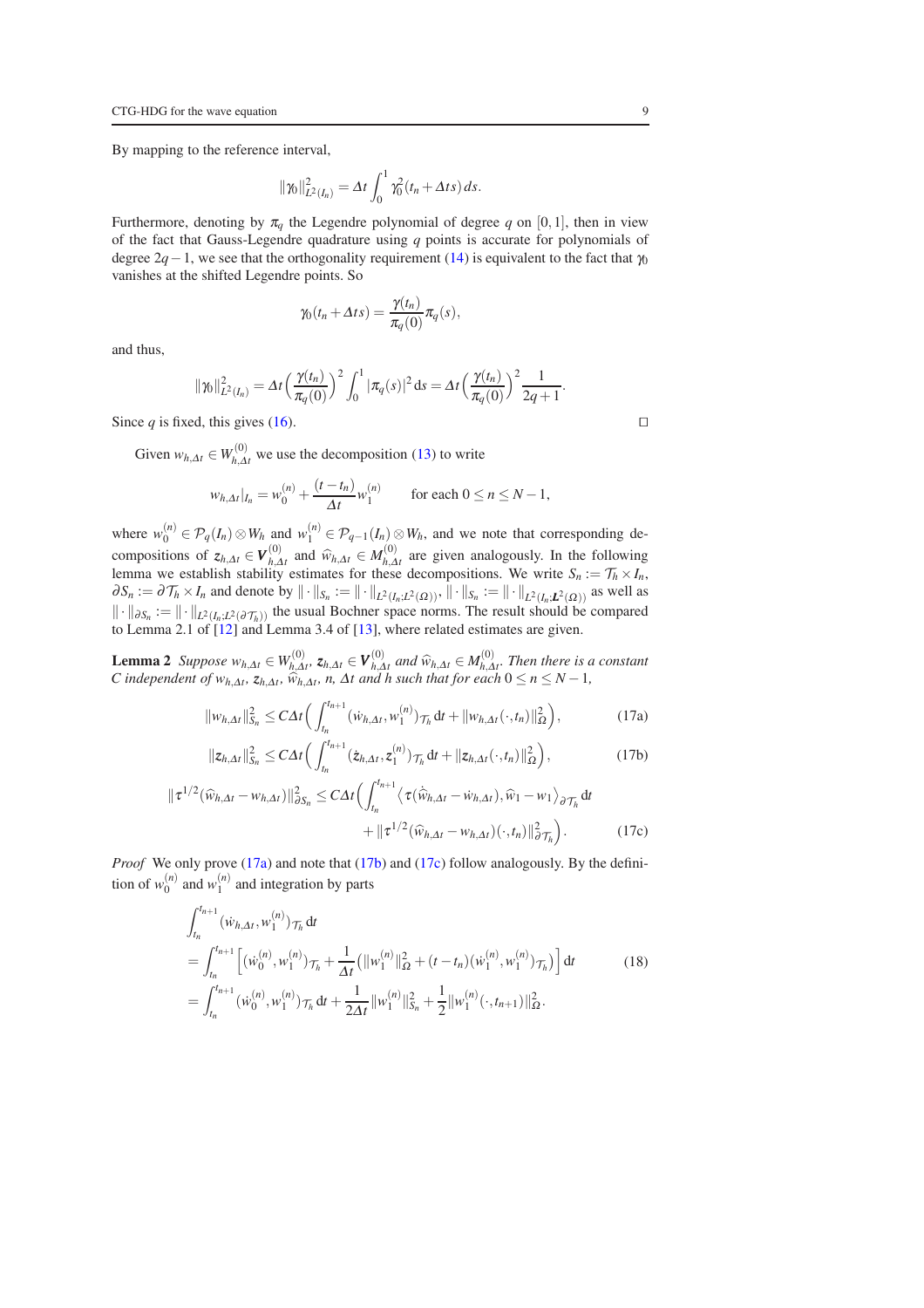The Cauchy-Schwarz inequality, an inverse inequality in time and [\(16\)](#page-7-3) give

$$
\left| \int_{t_n}^{t_{n+1}} (\dot{w}_0^{(n)}, w_1^{(n)}) \tau_h \, \mathrm{d}t \right| \leq \| \dot{w}_0^{(n)} \|_{S_n} \| w_1^{(n)} \|_{S_n} \leq \frac{C}{\Delta t} \| w_0^{(n)} \|_{S_n} \| w_1^{(n)} \|_{S_n}
$$

$$
\leq \frac{C}{\Delta t^{1/2}} \| w_{h, \Delta t} (\cdot, t_n) \|_{\Omega} \| w_1^{(n)} \|_{S_n}.
$$

Hence, applying the arithmetic geometric mean inequality,

$$
\Big|\int_{t_n}^{t_{n+1}} (\dot{w}_0^{(n)}, w_1^{(n)}) \tau_h dt \Big| \leq C \|w_{h, \Delta t}(\cdot, t_n)\|_{\Omega}^2 + \frac{1}{4\Delta t} \|w_1^{(n)}\|_{S_n}^2,
$$

and using this inequality in [\(18\)](#page-8-3) gives

$$
\int_{t_n}^{t_{n+1}} (\dot{w}_{h,\Delta t}, w_1^{(n)}) \tau_h dt \geq \frac{1}{4\Delta t} ||w_1^{(n)}||_{S_n}^2 + \frac{1}{2} ||w_1^{(n)}(\cdot, t_{n+1})||_{\Omega}^2 - C ||w_{h,\Delta t}(\cdot, t_n)||_{\Omega}^2.
$$

However direct estimation recalling the fact that  $0 \le (t - t_n)/\Delta t \le 1$  on  $I_n$  together with [\(16\)](#page-7-3) shows that

$$
||w_{h,\Delta t}||_{S_n}^2 \leq C(||w_0^{(n)}||_{S_n}^2 + ||w_1^{(n)}||_{S_n}^2) \leq C(\Delta t ||w_{h,\Delta t}(\cdot,t_n)||_{\Omega}^2 + ||w_1^{(n)}||_{S_n}^2).
$$

Combining these inequalities yields [\(17a\)](#page-8-0). □

<span id="page-9-1"></span>

⊓⊔

When proving consistency, we shall use a generalized interpolant  $P_L: H^1((0,T)) \to \mathcal{S}_{q,\Delta t}^{(0)}$ related to interpolation at the Gauss-Lobatto points (see [\[13\]](#page-23-8) where an explicit Gauss-Lobatto interpolant is used) defined on the interval  $[t_n, t_{n+1}]$  by

$$
(P_L \varphi)(t_n) = \varphi(t_n), \qquad (P_L \varphi)(t_{n+1}) = \varphi(t_{n+1}), \qquad (19a)
$$

$$
\int_{t_n}^{t_{n+1}} (P_L \varphi - \varphi)(t) \vartheta(t) dt = 0 \quad \text{for all } \vartheta \in \mathcal{P}_{q-2}(I_n). \tag{19b}
$$

This is a standard generalization of the interpolant and has the following properties.

**Lemma 3** *The operator*  $P_L$  *is well defined for*  $\varphi \in H^1(0,T)$  *and if*  $\varphi \in H^{q+1}(I_n)$  *then* 

<span id="page-9-2"></span>
$$
\|\varphi - P_L \varphi\|_{L^2(I_n)} \le C \Delta t^{q+1} \|\varphi\|_{H^{q+1}(I_n)}.
$$
\n(20)

*In addition, for all*  $\vartheta \in \mathcal{P}_{q-1}(I_n)$ 

<span id="page-9-0"></span>
$$
\int_{t_n}^{t_{n+1}} \frac{\mathrm{d}}{\mathrm{d}t} (P_L \varphi) \vartheta \, \mathrm{d}t = \int_{t_n}^{t_{n+1}} \varphi \vartheta \, \mathrm{d}t. \tag{21}
$$

*Proof* The existence of *P<sup>L</sup>* is well-known and follows from unisolvence, and the error estimate can be proved using the Bramble-Hilbert lemma [\[2\]](#page-23-14). The useful property [\(21\)](#page-9-0) can be shown as follows. If  $\vartheta \in \mathcal{P}_{q-1}(I_n)$ , using partial integration and the end point interpolation and orthogonality properties of the interpolant,

$$
\int_{t_n}^{t_{n+1}} \frac{\mathrm{d}}{\mathrm{d}t}(P_L \varphi) \,\vartheta \,\mathrm{d}t = (P_L \varphi \,\vartheta)|_{t_n}^{t_{n+1}} - \int_{t_n}^{t_{n+1}} (P_L \varphi) \,\vartheta \,\mathrm{d}t = \int_{t_n}^{t_{n+1}} \varphi \,\vartheta \,\mathrm{d}t.
$$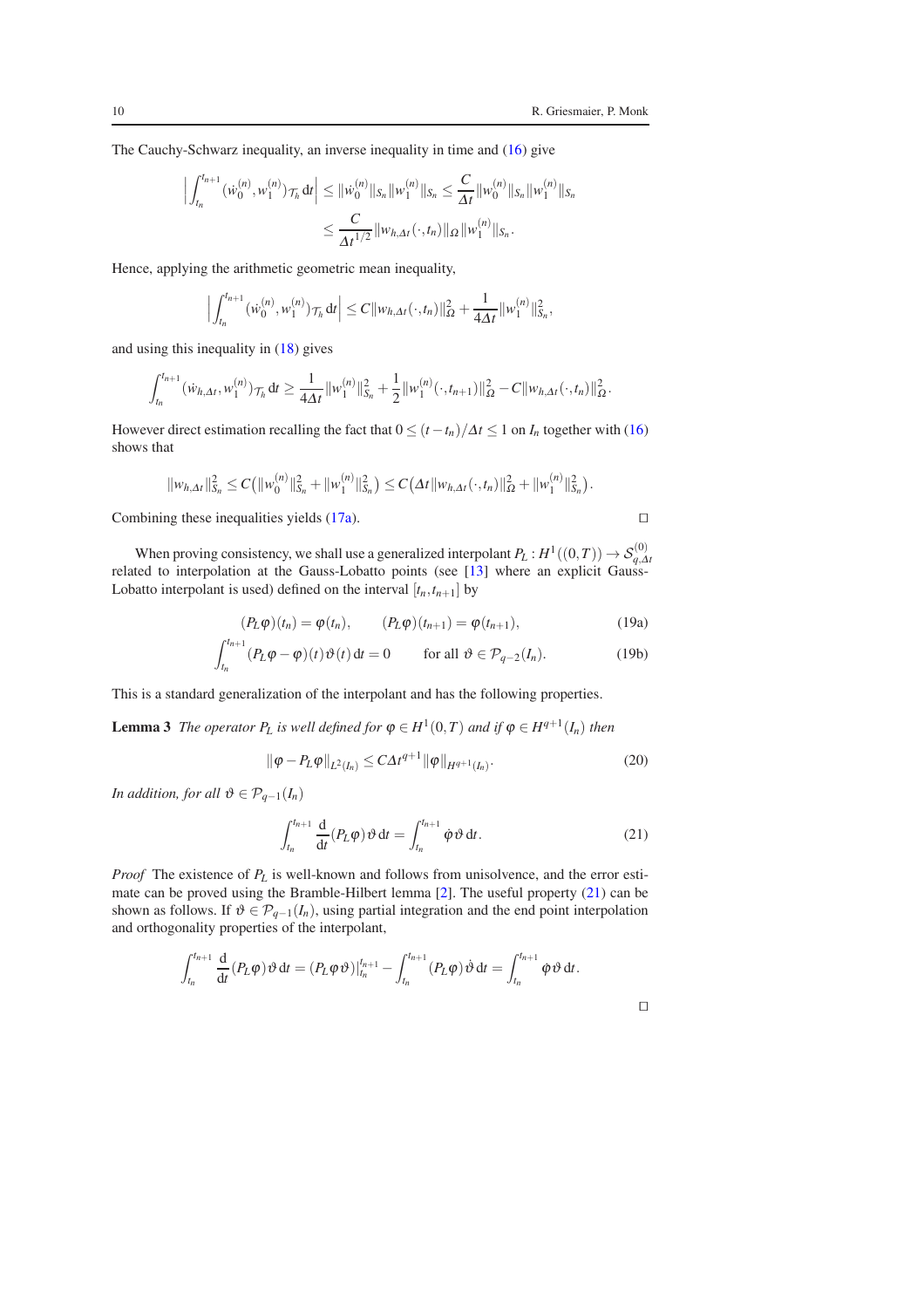## <span id="page-10-0"></span>4 Analysis of the dissipative scheme

In this section we analyze the CTG-HDG method [\(9\)](#page-6-1) assuming that the numerical flux  $\hat{\boldsymbol{p}}_{h,\Delta t}$ is given by  $(10)$ .

#### <span id="page-10-6"></span>4.1 Stability analysis for the dissipative scheme

<span id="page-10-5"></span>We now suppose that  $F \in L^2((0,T); L^2(\Omega))$  and  $G \in L^2((0,T); L^2(\Omega))$  and prove the following result which provides local stability estimates for the dissipative scheme:

**Theorem 1** Let  $(w_{h,\Delta t}, z_{h,\Delta t}, \widehat{w}_{h,\Delta t}) \in W_{h,\Delta t}^{(0)} \times V_{h,\Delta t}^{(0)} \times M_{h,\Delta t}^{(0)}$  satisfy [\(9\)](#page-6-1)-[\(10\)](#page-6-2) with  $\Phi = F$ ,  $\bm{\Gamma} = \bm{G}, \, \Lambda = 0, \, \textit{and} \,\, \Theta = 0 \, \textit{for all} \,\, \phi \in W_{h,\Delta t}^{(-1)}, \,\, \bm{\psi} \in \bm{V}_{h,\Delta t}^{(-1)} \,\, \textit{and} \,\, \mu, \eta \in M_{h,\Delta t}^{(-1)}.$  Then for each  $0 \leq n \leq N-1$ ,

<span id="page-10-4"></span>
$$
||w_{h,\Delta t}(\cdot,t_{n+1})||_{\Omega}^2 + ||z_{h,\Delta t}(\cdot,t_{n+1})||_{\Omega}^2 \le ||w_{h,\Delta t}(\cdot,t_n)||_{\Omega}^2 + ||z_{h,\Delta t}(\cdot,t_n)||_{\Omega}^2
$$
  
+2
$$
\int_{t_n}^{t_{n+1}} [(F, P_S w_{h,\Delta t})_{\mathcal{T}_h} + (\mathbf{G}, P_S z_{h,\Delta t})_{\mathcal{T}_h}] dt, (22a)
$$

*and assuming that* <sup>∆</sup>*t is small enough, there is a constant C independent of n,* <sup>∆</sup>*t and h as well as F and G such that*

$$
||w_{h,\Delta t}||_{S_n}^2 + ||z_{h,\Delta t}||_{S_n}^2 \le C\Delta t \left( ||w_{h,\Delta t}(\cdot,t_n)||_{\Omega}^2 + ||z_{h,\Delta t}(\cdot,t_n)||_{\Omega}^2 + ||F||_{S_n}^2 + ||G||_{S_n}^2 \right). \tag{22b}
$$

*Proof* Since the test functions are discontinuous in time we can consider a single time subinterval *I<sub>n</sub>* and first choose  $\phi = P_S w_{h,\Delta t}$  and  $\psi = P_S z_{h,\Delta t}$ , where  $P_S$  is the  $L^2$ -projection from [\(12\)](#page-6-3). Then adding [\(9a\)](#page-6-4) and [\(9b\)](#page-6-5) with  $\Phi = F$ ,  $\Gamma = G$  and  $\Lambda = 0$  gives

<span id="page-10-3"></span><span id="page-10-2"></span>
$$
\int_{t_n}^{t_{n+1}} \left[ (\dot{w}_{h,\Delta t}, P_S w_{h,\Delta t}) \mathcal{T}_h + (\dot{z}_{h,\Delta t}, P_S z_{h,\Delta t}) \mathcal{T}_h \right] dt
$$
\n
$$
= \int_{t_n}^{t_{n+1}} \left[ -(z_{h,\Delta t}, \nabla P_S w_{h,\Delta t}) \mathcal{T}_h + \langle \hat{z}_{h,\Delta t} \cdot \mathbf{n}, P_S w_{h,\Delta t} \rangle \partial \mathcal{T}_h \right] dt
$$
\n
$$
+ \int_{t_n}^{t_{n+1}} \left[ -(w_{h,\Delta t}, \nabla \cdot P_S z_{h,\Delta t}) \mathcal{T}_h + \langle \hat{w}_{h,\Delta t}, P_S z_{h,\Delta t} \cdot \mathbf{n} \rangle \partial \mathcal{T}_h \right] dt
$$
\n
$$
+ \int_{t_n}^{t_{n+1}} \left[ (F, P_S w_{h,\Delta t}) \mathcal{T}_h + (G, P_S z_{h,\Delta t}) \mathcal{T}_h \right] dt.
$$

Using the fact that  $P_S$  is a projection, integrating by parts and applying the definition of the numerical flux [\(10\)](#page-6-2) we have

<span id="page-10-1"></span>
$$
\int_{t_n}^{t_{n+1}} \left[ (\dot{w}_{h,\Delta t}, w_{h,\Delta t}) \mathcal{T}_h + (\dot{z}_{h,\Delta t}, z_{h,\Delta t}) \mathcal{T}_h \right] dt = \int_{t_n}^{t_{n+1}} \langle \tau P_{\mathcal{S}}(\widehat{w}_{h,\Delta t} - w_{h,\Delta t}), P_{\mathcal{S}} w_{h,\Delta t} \rangle_{\partial \mathcal{T}_h} dt + \int_{t_n}^{t_{n+1}} \langle P_{\mathcal{S}} \widehat{w}_{h,\Delta t}, P_{\mathcal{S}} z_{h,\Delta t} \cdot \mathbf{n} \rangle_{\partial \mathcal{T}_h} dt + \int_{t_n}^{t_{n+1}} \left[ (F, P_{\mathcal{S}} w_{h,\Delta t}) \mathcal{T}_h + (\mathbf{G}, P_{\mathcal{S}} z_{h,\Delta t}) \mathcal{T}_h \right] dt.
$$
\n(23)

Choosing  $\mu = P_S \hat{w}_{h,\Delta t}$  in [\(9c\)](#page-6-6) with  $\Lambda = 0$ ,  $\eta = P_S \hat{z}_{h,\Delta t}$  *n* in [\(9d\)](#page-6-7) with  $\Theta = 0$ , using these identities together with the definition of the numerical flux  $(10)$  in  $(23)$  and integrating in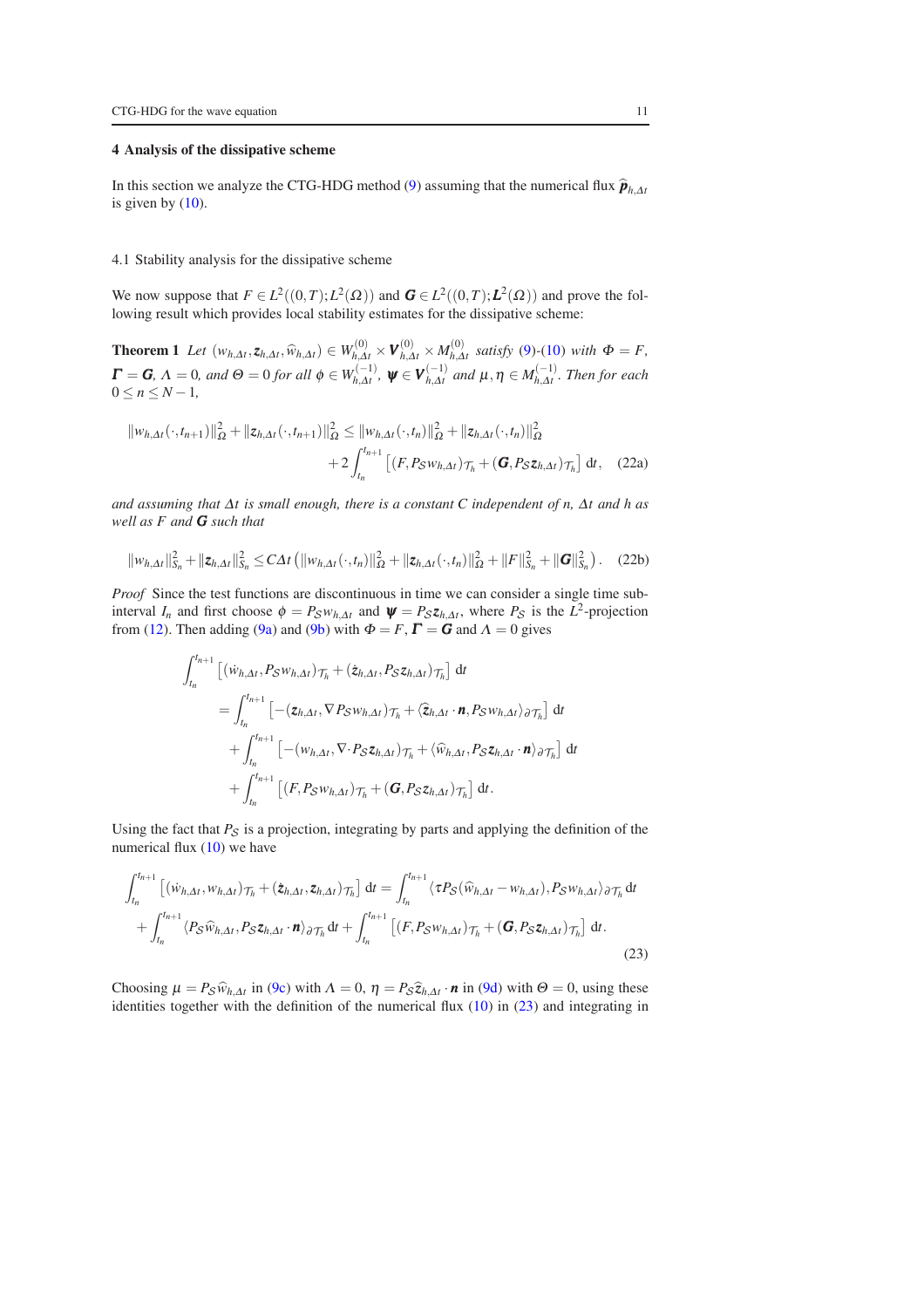$\left| \right. d t.$ 

time shows that

$$
\|w_{h,\Delta t}(\cdot,t_{n+1})\|_{\Omega}^{2} + \|z_{h,\Delta t}(\cdot,t_{n+1})\|_{\Omega}^{2}
$$
  
+2 $\int_{t_{n}}^{t_{n+1}} \langle \tau P_{S}(\widehat{w}_{h,\Delta t} - w_{h,\Delta t}), P_{S}(\widehat{w}_{h,\Delta t} - w_{h,\Delta t}) \rangle_{\partial \mathcal{T}_{h}} dt$   
= $||w_{h,\Delta t}(\cdot,t_{n})||_{\Omega}^{2} + ||z_{h,\Delta t}(\cdot,t_{n})||_{\Omega}^{2} + 2 \int_{t_{n}}^{t_{n+1}} [(F, P_{S}w_{h,\Delta t})_{\mathcal{T}_{h}} + (\mathbf{G}, P_{S}z_{h,\Delta t})_{\mathcal{T}_{h}}]$ 

This implies [\(22a\)](#page-10-2).

Next we choose  $\phi = w_1^{(n)}$  and  $\psi = z_1^{(n)}$  in [\(9a\)](#page-6-4) and [\(9b\)](#page-6-5). Then adding these equations gives

$$
\int_{t_n}^{t_{n+1}} \left[ (\dot{w}_{h,\Delta t}, w_1^{(n)}) \mathcal{T}_h + (\dot{z}_{h,\Delta t}, z_1^{(n)}) \mathcal{T}_h \right] dt
$$
\n
$$
= \int_{t_n}^{t_{n+1}} \left[ - (\mathbf{z}_{h,\Delta t}, \nabla w_1^{(n)}) \mathcal{T}_h + \langle \hat{z}_{h,\Delta t} \cdot \mathbf{n}, w_1^{(n)} \rangle \partial \mathcal{T}_h \right] dt
$$
\n
$$
+ \int_{t_n}^{t_{n+1}} \left[ - (\mathbf{w}_{h,\Delta t}, \nabla \cdot z_1^{(n)}) \mathcal{T}_h + \langle \hat{w}_{h,\Delta t}, z_1^{(n)} \cdot \mathbf{n} \rangle \partial \mathcal{T}_h \right] dt
$$
\n
$$
+ \int_{t_n}^{t_{n+1}} \left[ (F, w_1^{(n)}) \mathcal{T}_h + (\mathbf{G}, z_1^{(n)}) \mathcal{T}_h \right] dt.
$$
\n(24)

<span id="page-11-0"></span>Using the orthogonality property [\(14\)](#page-7-1), letting  $\xi^{(n)} := (t - t_n)/\Delta t$ , and integrating by parts,

$$
\int_{t_n}^{t_{n+1}} (z_{h,\Delta t}, \nabla w_1^{(n)}) \tau_h dt = \int_{t_n}^{t_{n+1}} (z_0^{(n)} + \xi^{(n)} z_1^{(n)}, \nabla w_1^{(n)}) \tau_h dt = \int_{t_n}^{t_{n+1}} \left[ \langle \xi^{(n)} z_1^{(n)} \cdot \mathbf{n}, w_1^{(n)} \rangle \partial \tau_h - (\xi^{(n)} \nabla \cdot z_1^{(n)}, w_1^{(n)}) \tau_h \right] dt.
$$

Thus, applying again the orthogonality property [\(14\)](#page-7-1) together with this identity in [\(24\)](#page-11-0) gives

$$
\int_{t_n}^{t_{n+1}} \left[ \left( \dot{w}_{h,\Delta t}, w_1^{(n)} \right) \tau_h + (\dot{z}_{h,\Delta t}, z_1^{(n)}) \tau_h \right] dt \n= \int_{t_n}^{t_{n+1}} \left[ \langle \xi^{(n)} \hat{w}_1^{(n)}, z_1^{(n)} \cdot \mathbf{n} \rangle_{\partial \mathcal{T}_h} - \langle \xi^{(n)}(z_1^{(n)} - \hat{z}_1^{(n)}) \cdot \mathbf{n}, w_1^{(n)} \rangle_{\partial \mathcal{T}_h} \right] dt \n+ \int_{t_n}^{t_{n+1}} \left[ (F, w_1^{(n)}) \tau_h + (\mathbf{G}, z_1^{(n)}) \tau_h \right] dt.
$$

Proceeding as before using [\(9c\)](#page-6-6) and [\(9d\)](#page-6-7) together with [\(10\)](#page-6-2) we obtain

$$
\int_{t_n}^{t_{n+1}} \left[ (\dot{w}_{h,\Delta t}, w_1^{(n)}) \mathcal{T}_h + (\dot{z}_{h,\Delta t}, z_1^{(n)}) \mathcal{T}_h \right] dt + \int_{t_n}^{t_{n+1}} \langle \tau \xi^{(n)} (w_1^{(n)} - \widehat{w}_1^{(n)}) , w_1^{(n)} - \widehat{w}_1^{(n)} \rangle_{\partial \mathcal{T}_h} dt \n= \int_{t_n}^{t_{n+1}} \left[ (F, w_1^{(n)}) \mathcal{T}_h + (\mathbf{G}, z_1^{(n)}) \mathcal{T}_h \right] dt.
$$
\n(25)

Now combining  $(17a)$ ,  $(17b)$  and  $(25)$  we have

<span id="page-11-1"></span>
$$
\|w_{h,\Delta t}\|_{S_n}^2 + \|z_{h,\Delta t}\|_{S_n}^2 \leq C\Delta t \Big(\Big|\int_{t_n}^{t_{n+1}} (F,w_1^{(n)})\tau_h\,dt\Big| + \Big|\int_{t_n}^{t_{n+1}} (\mathbf{G},\mathbf{z}_1^{(n)})\tau_h\,dt\Big| + \|w_{h,\Delta t}(\cdot,t_n)\|_{\Omega}^2 + \|z_{h,\Delta t}(\cdot,t_n)\|_{\Omega}^2\Big).
$$

Using the Cauchy-Schwarz inequality, the arithmetic geometric mean inequality and [\(15\)](#page-7-2) shows [\(22b\)](#page-10-3), provided  $\Delta t$  is small enough. □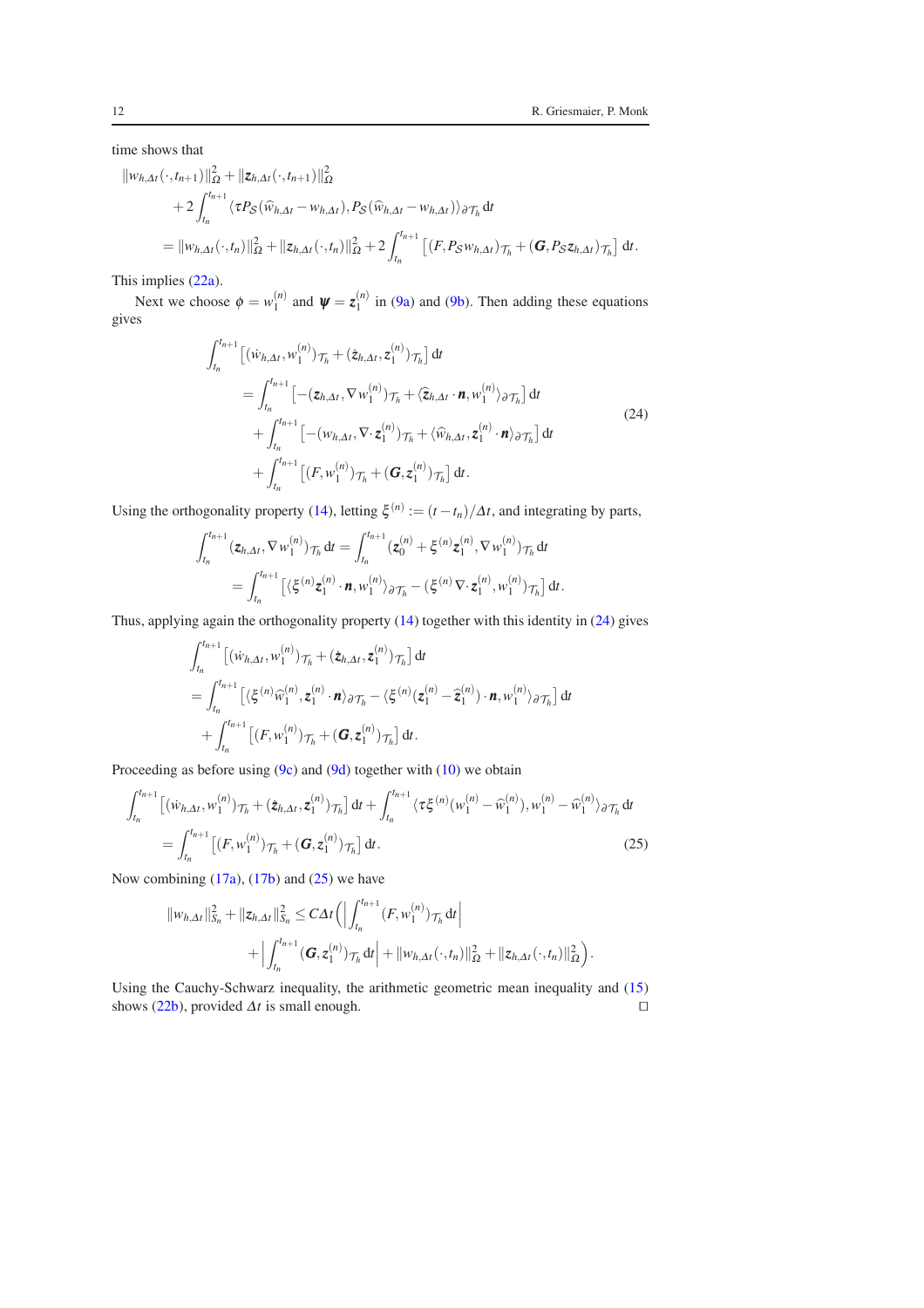<span id="page-12-3"></span>Using this theorem we have the following corollary giving stability bounds on the solu-tion of [\(9\)](#page-6-1)-[\(10\)](#page-6-2) with  $\Phi = F$ ,  $\Gamma = G$ ,  $\Lambda = 0$ , and  $\Theta = 0$ :

**Corollary 1** Let  $(w_{h,\Delta t}, z_{h,\Delta t}, \widehat{w}_{h,\Delta t}) \in W_{h,\Delta t}^{(0)} \times V_{h,\Delta t}^{(0)} \times M_{h,\Delta t}^{(0)}$  satisfy [\(9\)](#page-6-1)-[\(10\)](#page-6-2) with  $\Phi = F$ ,  $\bm{\Gamma} = \bm{G}, \, \Lambda = 0, \, \Theta = 0$  and zero initial data for all  $\phi \in W_{h, \Delta t}^{(-1)}, \ \bm{\psi} \in \bm{V}_{h, \Delta t}^{(-1)}$  and  $\mu, \eta \in M_{h, \Delta t}^{(-1)}.$ 

*(i) Provided* <sup>∆</sup>*t is small enough, the following estimates hold for each* 0 ≤ *n* ≤ *N* −1 *and C independent of* <sup>∆</sup>*t, n, h as well as F and G:*

$$
||w_{h,\Delta t}(\cdot,t_{n+1})||_{\Omega}^2+||z_{h,\Delta t}(\cdot,t_{n+1})||_{\Omega}^2\leq (Ct_{n+1}+1)\sum_{m=0}^n (||F||_{S_m}^2+||G||_{S_m}^2),
$$
 (26a)

<span id="page-12-1"></span><span id="page-12-0"></span>
$$
||w_{h,\Delta t}||_{S_n}^2 + ||z_{h,\Delta t}||_{S_n}^2 \leq C\Delta t (Ct_n + 1) \sum_{m=0}^n (||F||_{S_m}^2 + ||G||_{S_m}^2).
$$
 (26b)

*(ii)* Assuming that  $\Delta t$  is small enough and that  $\tau > 0$  on  $\partial \mathcal{T}_h$ , the discrete problem [\(9\)](#page-6-1)-[\(10\)](#page-6-2) *has a unique solution.*

*Proof* Assuming zero initial data we find from [\(22a\)](#page-10-2) together with the algebraic arithmetic mean inequality and [\(22b\)](#page-10-3) that for any  $\delta > 0$ 

$$
\|w_{h,\Delta t}(\cdot,t_{n+1})\|_{\Omega}^{2} + \|z_{h,\Delta t}(\cdot,t_{n+1})\|_{\Omega}^{2}
$$
  
\n
$$
\leq \sum_{m=0}^{n} \left[\frac{1}{\delta}\left(\|F\|_{S_{m}}^{2} + \|G\|_{S_{m}}^{2}\right) + \delta\left(\|w_{h,\Delta t}\|_{S_{m}}^{2} + \|z_{h,\Delta t}\|_{S_{m}}^{2}\right)\right]
$$
  
\n
$$
\leq \sum_{m=0}^{n} \left[\left(\frac{1}{\delta} + \delta C \Delta t\right)\left(\|F\|_{S_{m}}^{2} + \|G\|_{S_{m}}^{2}\right) + \delta C \Delta t\left(\|w_{h,\Delta t}(\cdot,t_{m})\|_{\Omega}^{2} + \|z_{h,\Delta t}(\cdot,t_{m})\|_{\Omega}^{2}\right)\right].
$$

Denoting

$$
\|w_{h,\Delta t}(\cdot,t_{m^*})\|_{\Omega}^2+\|z_{h,\Delta t}(\cdot,t_{m^*})\|_{\Omega}^2:=\max_{0\leq m\leq n+1}\left(\|w_{h,\Delta t}(\cdot,t_m)\|_{\Omega}^2+\|z_{h,\Delta t}(\cdot,t_m)\|_{\Omega}^2\right),
$$

and choosing  $\delta = 1/(2Ct_m^*)$ , we find that

$$
\frac{1}{2} \left( \left\| w_{h,\Delta t}(\cdot,t_{m^*}) \right\|^2_{\Omega} + \left\| z_{h,\Delta t}(\cdot,t_{m^*}) \right\|^2_{\Omega} \right) \leq \sum_{m=0}^{m^*-1} \left( 2Ct_{m^*} + \frac{1}{2} \right) \left( \left\| F \right\|^2_{S_m} + \left\| G \right\|^2_{S_m} \right).
$$

This implies  $(26a)$ , and  $(26b)$  follows from  $(22b)$ .

To prove unique solvability of  $(9)$ – $(10)$  at each time step it suffices to show that  $w_{h,\Delta t}$ ,  $z_{h,\Delta t}$  and  $\hat{w}_{h,\Delta t}$  are zero on *I<sub>n</sub>* assuming that the right hand sides and the approximation of the solution at time step *t<sub>n</sub>*, i.e.,  $w_{h,\Delta t}(\cdot, t_n)$ ,  $z_{h,\Delta t}(\cdot, t_n)$  and  $\hat{w}_{h,\Delta t}(\cdot, t_n)$  vanish (since the linear system is square). However, this follows immediately from (22), (25) and (17c). □ system is square). However, this follows immediately from [\(22\)](#page-10-4), [\(25\)](#page-11-1) and [\(17c\)](#page-8-2).

#### <span id="page-12-4"></span>4.2 Consistency and convergence of the dissipative scheme

<span id="page-12-2"></span>In this section we determine the consistency error for the dissipative scheme. To this end we study the projected errors  $e_v := P_L \Pi_W v - v_{h,\Delta t}$  and  $e_p := P_L \Pi_V p - p_{h,\Delta t}$ , where  $P_L$  is the Lobatto interpolant from [\(19\)](#page-9-1) and  $(\Pi_W, \Pi_V)$  the projection introduced in [\(3\)](#page-3-0). We also set  $\hat{e}_v := P_L P_M v - \hat{v}_{h,\Delta t}$  on the faces of the mesh, applying the *L*<sup>2</sup>-projection from [\(5\)](#page-4-7). The following theorem shows that these discrete functions satisfy [\(9\)](#page-6-1)-[\(10\)](#page-6-2).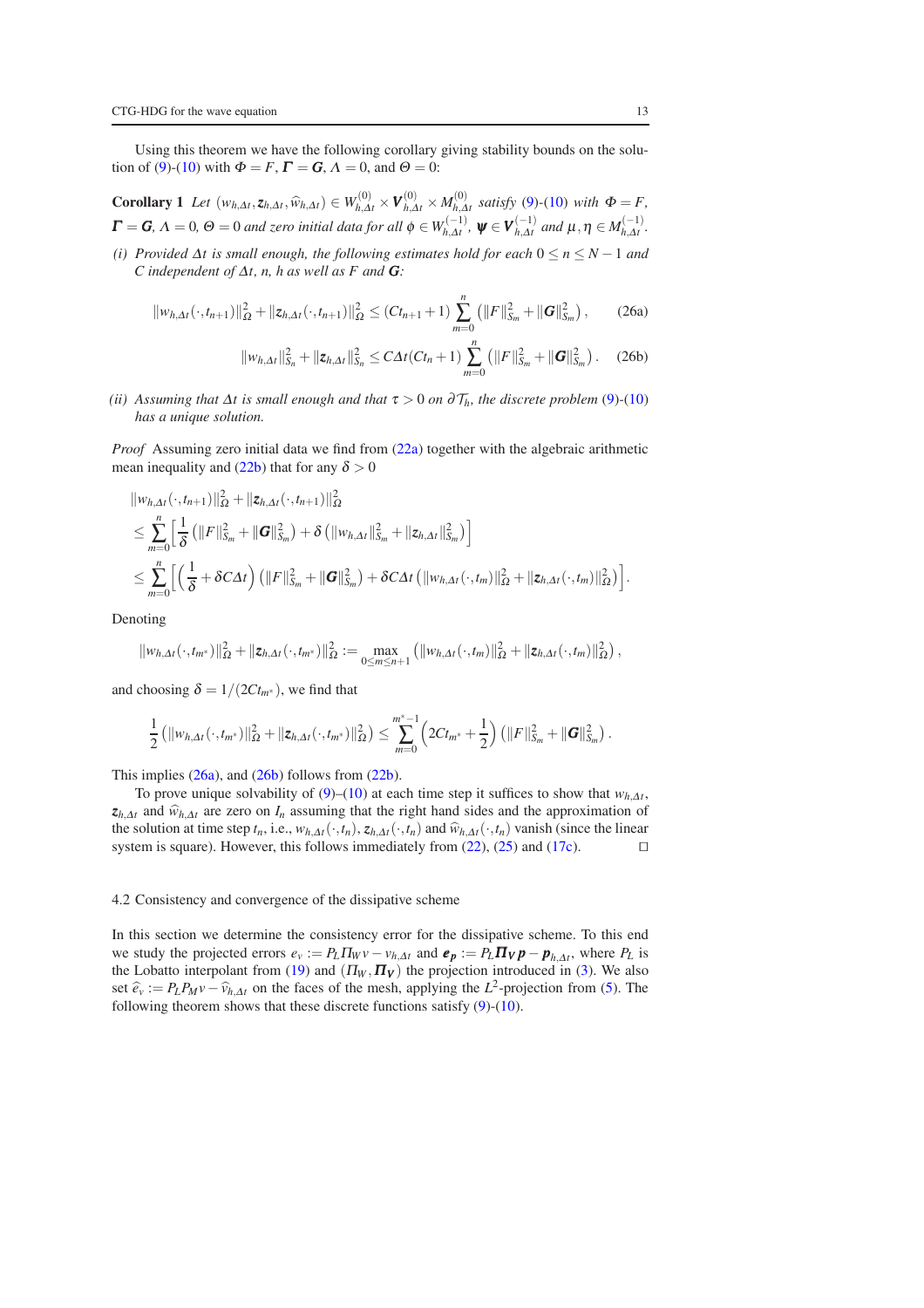**Theorem 2** *Setting*  $w_{h,\Delta t} = e_v$ ,  $z_{h,\Delta t} = e_p$ ,  $\hat{w}_{h,\Delta t} = \hat{e}_v$  *and* 

$$
\widehat{\mathbf{z}}_{h,\Delta t} = \widehat{\boldsymbol{e}}_{\boldsymbol{p}} := \boldsymbol{e}_{\boldsymbol{p}} - \tau(e_v - \widehat{e}_v)\boldsymbol{n} \qquad on \ \partial \mathcal{T}_h
$$

*the equations* [\(9\)](#page-6-1)-[\(10\)](#page-6-2) *with*  $\Phi = F$ ,  $\Gamma = G$ ,  $\Lambda = 0$ , and  $\Theta = 0$  are satisfied for all  $\phi \in W_{h, \Delta t}^{(-1)}$ ,  $\Psi \in V_{h,\Delta t}^{(-1)}$  and  $\mu, \eta \in M_{h,\Delta t}^{(-1)}$ , provided that

$$
F = \Pi_W \dot{v} - \dot{v} - (P_L \nabla \cdot \boldsymbol{p} - \nabla \cdot \boldsymbol{p}) \quad \text{and} \quad \boldsymbol{G} = \boldsymbol{\Pi_V} \boldsymbol{p} - \boldsymbol{p} - (P_L \nabla v - \nabla v).
$$

*Proof* Starting with [\(9b\)](#page-6-5) we can proceed time step by time step using the orthogonality properties of  $\Pi_W$  and  $\Pi_V$  stated in [\(3a\)](#page-3-2)–[\(3b\)](#page-3-3) and the fact that [\(9b\)](#page-6-5) (with  $\Gamma = 0$ ) and [\(2b\)](#page-2-2) are satisfied by the discrete and continuous solution, respectively, to show that for all  $\psi \in V_{h, \Delta t}^{(-1)}$ ,

$$
\int_{t_n}^{t_{n+1}} \left[ (\boldsymbol{e}_{\boldsymbol{p}}, \boldsymbol{\psi})_{\mathcal{T}_h} + (\boldsymbol{e}_{\boldsymbol{v}}, \nabla \cdot \boldsymbol{\psi})_{\mathcal{T}_h} - \langle \widehat{\boldsymbol{e}}_{\boldsymbol{v}}, \boldsymbol{\psi} \cdot \boldsymbol{n} \rangle_{\partial \mathcal{T}_h} \right] dt \n= \int_{t_n}^{t_{n+1}} \left[ \left( \frac{\partial}{\partial t} P_L \boldsymbol{\Pi}_{\boldsymbol{V}} \boldsymbol{p}, \boldsymbol{\psi} \right)_{\mathcal{T}_h} + (P_L \boldsymbol{v}, \nabla \cdot \boldsymbol{\psi})_{\mathcal{T}_h} - \langle \widehat{\boldsymbol{e}}_{\boldsymbol{v}}, \boldsymbol{\psi} \cdot \boldsymbol{n} \rangle_{\partial \mathcal{T}_h} \right] dt \n- \int_{t_n}^{t_{n+1}} \langle \widehat{v}_{h, \Delta t}, \boldsymbol{\psi} \cdot \boldsymbol{n} \rangle_{\partial \mathcal{T}_h} dt - \int_{t_n}^{t_{n+1}} (\boldsymbol{p} - \nabla \boldsymbol{v}, \boldsymbol{\psi})_{\mathcal{T}_h} dt.
$$

Now using the projection property of the Lobatto interpolant [\(21\)](#page-9-0) and integration by parts we have

$$
\int_{t_n}^{t_{n+1}} \left[ (\boldsymbol{e}_{\boldsymbol{p}}, \boldsymbol{\psi})_{\mathcal{T}_h} + (\boldsymbol{e}_v, \nabla \cdot \boldsymbol{\psi})_{\mathcal{T}_h} - \langle \widehat{\boldsymbol{e}}_v, \boldsymbol{\psi} \cdot \boldsymbol{n} \rangle_{\partial \mathcal{T}_h} \right] dt
$$
\n
$$
= \int_{t_n}^{t_{n+1}} \left[ (\boldsymbol{\Pi}_{\boldsymbol{V}} \boldsymbol{p} - \boldsymbol{p}, \boldsymbol{\psi})_{\mathcal{T}_h} - (P_L \nabla v - \nabla v, \boldsymbol{\psi})_{\mathcal{T}_h} \right] dt - \int_{t_n}^{t_{n+1}} \langle \widehat{\boldsymbol{e}}_v - P_L v + \widehat{v}_{h, \Delta t}, \boldsymbol{\psi} \cdot \boldsymbol{n} \rangle_{\partial \mathcal{T}_h} dt.
$$

But recalling the definition of  $\hat{e}_v$  and the projection  $P_M$  we have

<span id="page-13-0"></span>
$$
\langle \widehat{e}_v - P_L v + \widehat{v}_{h,\Delta t}, \boldsymbol{\psi} \cdot \boldsymbol{n} \rangle_{\partial \mathcal{T}_h} = 0
$$

and we conclude that [\(9b\)](#page-6-5) is satisfied with  $\Gamma = G$  as required.

Using the same arguments we can show that for all  $\phi \in W_{h,\Delta t}^{(-1)}$ ,

$$
\int_{t_n}^{t_{n+1}} \left[ (\dot{e}_v, \phi)_{\mathcal{T}_h} + (\boldsymbol{e}_{\boldsymbol{p}}, \nabla \phi)_{\mathcal{T}_h} - \langle \hat{\boldsymbol{e}}_v \cdot \boldsymbol{n}, \phi \rangle_{\partial \mathcal{T}_h} \right] dt
$$
\n
$$
= \int_{t_n}^{t_{n+1}} \left[ (\Pi_W \dot{v} - \dot{v}, \phi)_{\mathcal{T}_h} - (P_L \nabla \cdot \boldsymbol{p} - \nabla \cdot \boldsymbol{p}, \phi)_{\mathcal{T}_h} \right] dt - \int_{t_n}^{t_{n+1}} \langle (\hat{\boldsymbol{e}}_v + \hat{\boldsymbol{p}}_{h, \Delta t} - P_L \boldsymbol{p}) \cdot \boldsymbol{n}, \phi \rangle_{\partial \mathcal{T}_h} dt.
$$
\n(27)

Recalling the definition of  $\hat{\boldsymbol{e}}_p$ ,

$$
\widehat{\boldsymbol{e}}_{\boldsymbol{p}} \cdot \boldsymbol{n} = P_L \boldsymbol{\Pi}_{\boldsymbol{V}} \boldsymbol{p} \cdot \boldsymbol{n} - \tau (P_L \boldsymbol{\Pi}_{\boldsymbol{W}} \boldsymbol{v} - P_L P_M \boldsymbol{v}) - \widehat{\boldsymbol{p}}_{h, \Delta t} \cdot \boldsymbol{n}.
$$
 (28)

<span id="page-13-1"></span>Therefore,

$$
\int_{t_n}^{t_{n+1}} \langle (\widehat{\boldsymbol{e}}_{\boldsymbol{p}} + \widehat{\boldsymbol{p}}_{h,\Delta t} - P_L \boldsymbol{p}) \cdot \boldsymbol{n}, \phi \rangle_{\partial \mathcal{T}_h} dt
$$
\n
$$
= \int_{t_n}^{t_{n+1}} \langle (P_L \boldsymbol{\Pi}_{\boldsymbol{V}} \boldsymbol{p} - P_L \boldsymbol{p}) \cdot \boldsymbol{n} - \tau (P_L \Pi_W \boldsymbol{v} - P_L \boldsymbol{v}), \phi \rangle_{\partial \mathcal{T}_h} dt = 0,
$$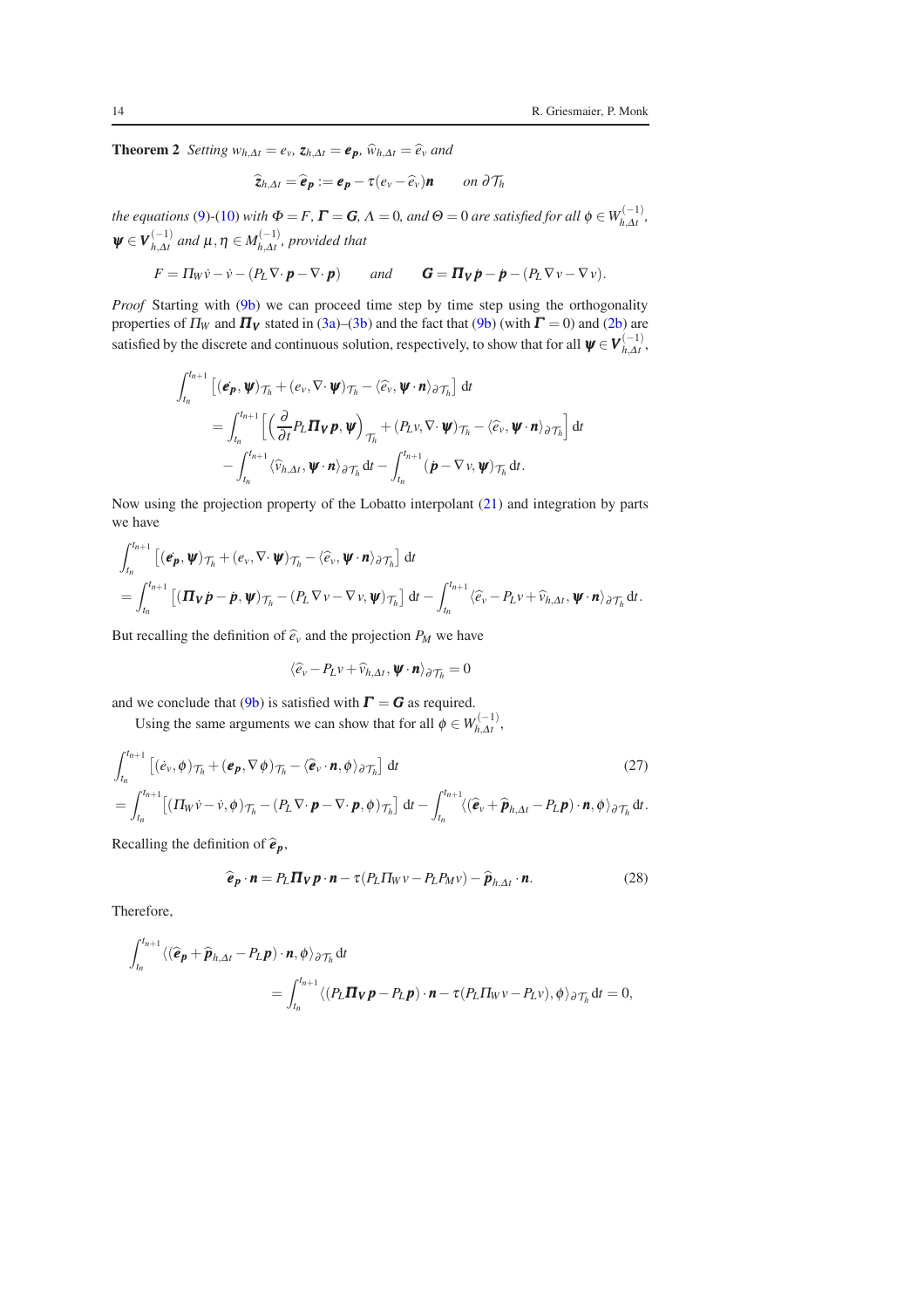where we applied [\(3c\)](#page-3-1). Using this in [\(27\)](#page-13-0) shows that [\(9a\)](#page-6-4) is satisfied provided  $\Phi = F$  is chosen as in the theorem.

Next, [\(28\)](#page-13-1), [\(3c\)](#page-3-1) and [\(9c\)](#page-6-6) (with  $\Lambda = 0$ ) imply that for all  $\mu \in M_{h, \Delta t}^{(-1)}$ ,

$$
\int_{t_n}^{t_{n+1}} \langle \widehat{\boldsymbol{e}}_{\boldsymbol{p}} \cdot \boldsymbol{n}, \boldsymbol{\mu} \rangle_{\partial \mathcal{T}_h \setminus \partial \Omega} dt = \int_{t_n}^{t_{n+1}} \langle P_L(\boldsymbol{p} \cdot \boldsymbol{n} - \tau(\nu - \nu)), \boldsymbol{\mu} \rangle_{\partial \mathcal{T}_h \setminus \partial \Omega} dt = 0,
$$

which shows that  $\hat{\boldsymbol{e}}_p$  satisfies [\(9c\)](#page-6-6) (with  $\Lambda = 0$ ). Finally, for all  $\eta \in M_{h,\Delta t}^{(-1)}$ , we obtain from [\(1b\)](#page-2-3) and [\(9d\)](#page-6-7) (with  $\Theta = \dot{g}$ ) that

<span id="page-14-0"></span>
$$
\int_{t_n}^{t_{n+1}} \langle \widehat{e}_v, \eta \rangle_{\partial \Omega} dt = \int_{t_n}^{t_{n+1}} \langle P_L(P_M v - v) + P_L v - \widehat{v}_{h, \Delta t}, \eta \rangle_{\partial \Omega} dt = 0.
$$

This shows that  $\hat{e}_v$  satisfies [\(9d\)](#page-6-7) (with  $\Theta = 0$ ) and completes the proof. □

It will also be useful to have estimates of the consistency error, which follow immediately from  $(4a)$ ,  $(4b)$  and  $(20)$ .

Lemma 4 *Assuming sufficient regularity on the solution (as indicated by the norms on the right hand side of the following inequalities), the consistency error terms in Theorem [2](#page-12-2) are bounded as follows: For each*  $0 \le n \le N - 1$ *,* 

$$
||F||_{S_n} = ||(\Pi_W \dot{v} - \dot{v}) - (P_L \nabla \cdot \boldsymbol{p} - \nabla \cdot \boldsymbol{p})||_{S_n}
$$
  
\n
$$
\leq C \Big[ h^{\ell_v+1} ||\dot{v}||_{L^2(I_n;H^{\ell_v+1}(\Omega))} + \frac{h^{\ell_p+1}}{\min_K \tau_K^{\max}} ||\nabla \cdot \boldsymbol{p}||_{L^2(I_n;H^{\ell_p+1}(\Omega))} + \Delta t_n^{q+1} ||\nabla \cdot \boldsymbol{p}||_{H^{q+1}(I_n;L^2(\Omega))} \Big],
$$
  
\n
$$
||G||_{S_n} = ||(\Pi_V \dot{\boldsymbol{p}} - \dot{\boldsymbol{p}}) - (P_L \nabla v - \nabla v)||_{S_n}
$$
  
\n
$$
\leq C \Big[ h^{\ell_p+1} ||\dot{\boldsymbol{p}}||_{L^2(I_n;H^{\ell_p+1}(\Omega))} + h^{\ell_v+1} \max_K \tau v_K^* ||\dot{v}||_{L^2(I_n;H^{\ell_v+1}(\Omega))} + \Delta t_n^{q+1} ||\nabla v||_{H^{q+1}(I_n;L^2(\Omega))} \Big],
$$
  
\nfor  $\ell_n \in [0, L]$ 

*for*  $\ell_v, \ell_p \in [0, k]$ .

<span id="page-14-1"></span>Using Corollary [1](#page-12-3) and Theorem [2](#page-12-2) together with Lemma [4](#page-14-0) we have the following convergence result:

**Theorem 3** *Suppose*  $\Delta t$  *is sufficiently small, and that the solution*  $(v, p)$  *of the mixed hyperbolic problem* [\(2\)](#page-2-4) *is sufficiently smooth in space and time that the estimates of Lemma [4](#page-14-0) can be applied. In addition suppose*  $v_{h,\Delta t}$ ,  $p_{h,\Delta t}$  *and*  $\hat{v}_{h,\Delta t}$  *satisfy the CTG-HDG problem* [\(9\)](#page-6-1)  $\hat{v}_{h,\Delta t}$ *using the dissipative numerical flux* [\(10\)](#page-6-2) *with*  $\tau = \mathcal{O}(1)$  *and the initial conditions* 

$$
v_{h,\Delta t}(\cdot,0)=\Pi_W v_0 \quad \text{and} \quad \boldsymbol{p}_{h,\Delta t}(\cdot,0)=\boldsymbol{\Pi_V p}_0 \quad \text{in } \Omega
$$

*and*  $\widehat{v}_{h,\Delta t}(\cdot,0) = P_M v_0|_{\partial \mathcal{T}_h}$  *on* ∂ $\mathcal{T}_h$ *. Then the following error estimate holds:* 

$$
\max_{0 \leq n \leq N} (\|v(\cdot,t_n) - v_{h,\Delta t}(\cdot,t_n)\|_{\Omega} + \|\boldsymbol{p}(\cdot,t_n) - \boldsymbol{p}_{h,\Delta t}(\cdot,t_n)\|_{\Omega})
$$
\n
$$
\leq CT^{1/2} \big( h^{\ell_v+1} M_1(T) + h^{\ell_p+1} M_2(T) + \Delta t^{q+1} M_3(T) \big),
$$
\n
$$
\|v - v_{h,\Delta t}\|_{L^2([0,T];L^2(\Omega))} + \|\boldsymbol{p} - \boldsymbol{p}_{h,\Delta t}\|_{L^2([0,T];L^2(\Omega))}
$$
\n
$$
\leq CT \big( h^{\ell_v+1} M_1(T) + h^{\ell_p+1} M_2(T) + \Delta t^{q+1} M_3(T) \big),
$$

*for*  $\ell_v, \ell_p \in [0, k]$ *, where* 

$$
M_1(T) \leq ||\dot{v}||_{L^2([0,T];H^{\ell_v+1}(\Omega))},
$$
  
\n
$$
M_2(T) \leq ||\dot{p}||_{L^2([0,T];H^{\ell_p+1}(\Omega))} + ||\nabla \cdot \dot{p}||_{L^2([0,T];H^{\ell_p+1}(\Omega))},
$$
  
\n
$$
M_3(T) \leq ||\nabla v||_{H^{q+1}([0,T];L^2(\Omega))} + ||\nabla \cdot p||_{H^{q+1}([0,T];L^2(\Omega))}.
$$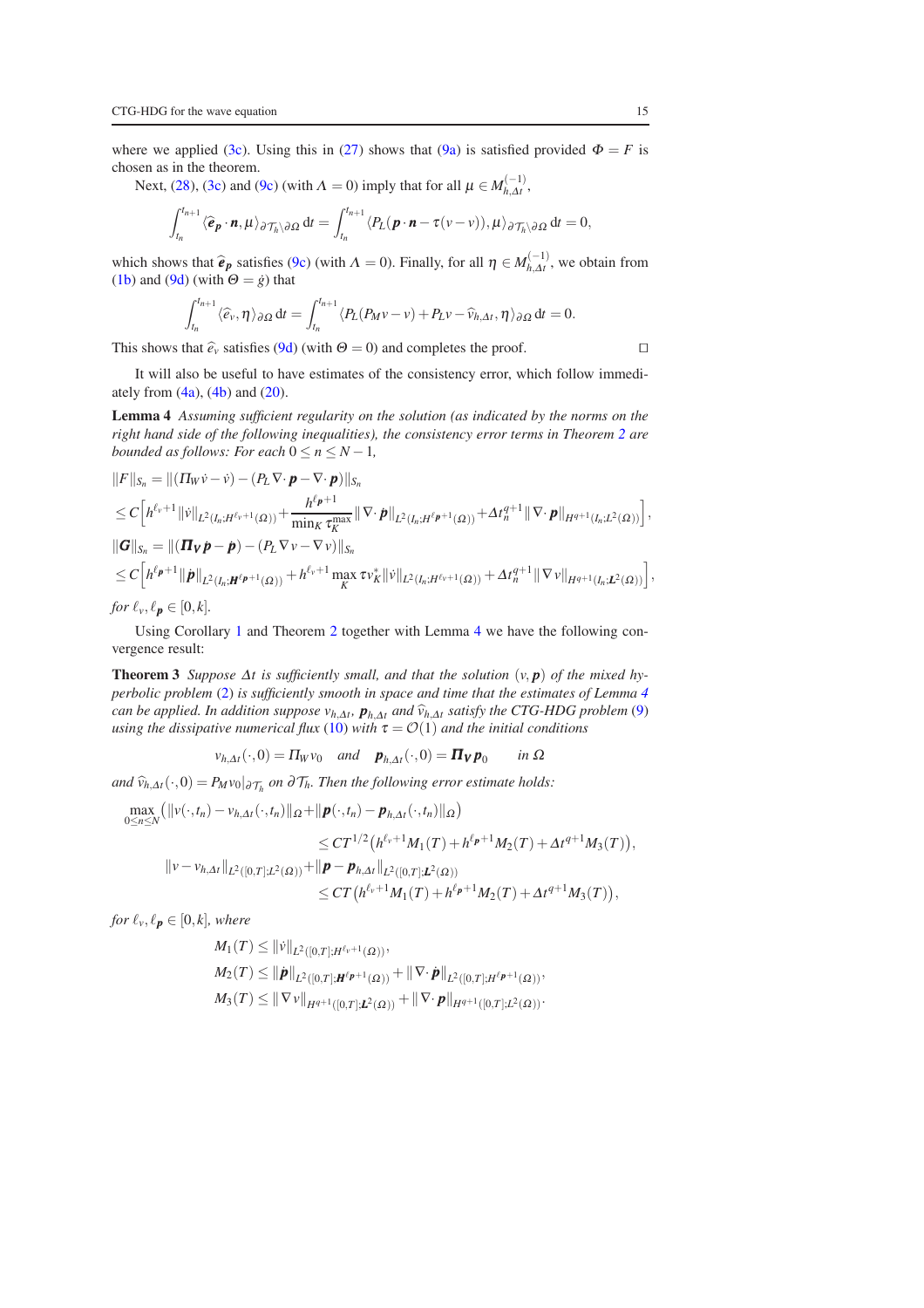## <span id="page-15-0"></span>5 Analysis of the non-dissipative scheme

This section contains the error analysis of the CTG-HDG scheme [\(9\)](#page-6-1) together with the nondissipative numerical flux from  $(11)$ . Since the reasoning is similar to that in Section [4,](#page-10-0) we do not include all details and refer to that section instead whenever appropriate.

#### 5.1 Stability of the non-dissipative scheme

Let *F* ∈ *L*<sup>2</sup>((0,*T*);*L*<sup>2</sup>(Ω)), *G* ∈ *L*<sup>2</sup>((0,*T*);*L*<sup>2</sup>(Ω)) and *H* ∈ *L*<sup>2</sup>((0,*T*);*L*<sup>2</sup>(∂*T<sub>h</sub>*)). Similar to Theorem [1](#page-10-5) we obtain the following local stability estimates for the non-dissipative scheme.

**Theorem 4** *Suppose*  $(w_{h,\Delta t}, z_{h,\Delta t}, \widehat{w}_{h,\Delta t}) \in W_{h,\Delta t}^{(0)} \times V_{h,\Delta t}^{(0)} \times M_{h,\Delta t}^{(0)}$ *h*,∆*t satisfy* [\(9\)](#page-6-1) *and* [\(11\)](#page-6-8) *with*  $\Phi = F$ ,  $\Gamma = G$ ,  $\Lambda = H$ , and  $\Theta = 0$  for all  $\phi \in W_{h,\Delta t}^{(-1)}$ ,  $\psi \in V_{h,\Delta t}^{(-1)}$  and  $\mu, \eta \in M_{h,\Delta t}^{(-1)}$ . Then, *for each*  $0 \le n \le N - 1$ ,

<span id="page-15-4"></span>
$$
\|w_{h,\Delta t}(\cdot,t_{n+1})\|_{\Omega}^{2} + \|z_{h,\Delta t}(\cdot,t_{n+1})\|_{\Omega}^{2} + \|\tau^{1/2}(\widehat{w}_{h,\Delta t} - w_{h,\Delta t})(\cdot,t_{n+1})\|_{\partial \mathcal{T}_{h}}^{2}
$$
\n
$$
= \|w_{h,\Delta t}(\cdot,t_{n})\|_{\Omega}^{2} + \|z_{h,\Delta t}(\cdot,t_{n})\|_{\Omega}^{2} + \|\tau^{1/2}(\widehat{w}_{h,\Delta t} - w_{h,\Delta t})(\cdot,t_{n})\|_{\partial \mathcal{T}_{h}}^{2}
$$
\n
$$
+ 2\int_{t_{n}}^{t_{n+1}} \left[ (F, P_{\mathcal{S}}w_{h,\Delta t})_{\mathcal{T}_{h}} + (G, P_{\mathcal{S}}z_{h,\Delta t})_{\mathcal{T}_{h}} \right] dt + 2\int_{t_{n}}^{t_{n+1}} \langle H, P_{\mathcal{S}}(\widehat{w}_{h,\Delta t} - w_{h,\Delta t}) \rangle_{\partial \mathcal{T}_{h}} dt,
$$
\n(29a)

*and assuming that* <sup>∆</sup>*t is small enough, there is a constant C independent of n,* <sup>∆</sup>*t and h as well as F, G and H such that*

<span id="page-15-3"></span><span id="page-15-1"></span>
$$
\|w_{h,\Delta t}\|_{S_n}^2 + \|z_{h,\Delta t}\|_{S_n}^2 + \|\tau^{1/2}(\widehat{w}_{h,\Delta t} - w_{h,\Delta t})\|_{\partial S_n}^2
$$
  
\n
$$
\leq C\Delta t \left(\|F\|_{S_n}^2 + \|G\|_{S_n}^2 + \|\tau^{-1/2}H\|_{\partial S_n}^2 + \|\tau^{-1/2}H\|_{\partial S_n}^2\right)
$$
  
\n
$$
+ \|w_{h,\Delta t}(\cdot, t_n)\|_{\Omega}^2 + \|z_{h,\Delta t}(\cdot, t_n)\|_{\Omega}^2 + \|\tau^{1/2}(\widehat{w}_{h,\Delta t} - w_{h,\Delta t})(\cdot, t_n)\|_{\partial \mathcal{T}_h}^2). \tag{29b}
$$

*Proof* As in the proof of Theorem [1](#page-10-5) we consider a single time interval  $I_n$  and first choose test functions  $\phi = P_S w_{h,\Delta t}$ ,  $\psi = P_S z_{h,\Delta t}$ ,  $\mu = P_S \hat{w}_{h,\Delta t}$  and  $\eta = P_S \hat{z}_{h,\Delta t}$ . *n*. Adding [\(9a\)](#page-6-4) and (9b) (with  $\Phi$ ,  $F_S w A F_S$  or  $\phi$  and  $F_S$  or  $\phi$ ,  $F_S w A T_S$  is the active has extensive (11) (9c) (with  $\phi$ [\(9b\)](#page-6-5) (with  $\Phi = F$  and  $\Gamma = G$  and  $\Lambda = H$ ), integrating by parts, using [\(11\)](#page-6-8), [\(9c\)](#page-6-6) (with  $\Lambda = H$ ) and [\(9d\)](#page-6-7) (with  $\Theta = 0$ ) we find that

$$
\int_{t_n}^{t_{n+1}} \left[ \left( \dot{w}_{h,\Delta t}, w_{h,\Delta t} \right) \mathcal{T}_h + \left( \dot{z}_{h,\Delta t}, z_{h,\Delta t} \right) \mathcal{T}_h \right] dt = - \int_{t_n}^{t_{n+1}} \langle \tau(\hat{w}_{h,\Delta t} - \dot{w}_{h,\Delta t}), \hat{w}_{h,\Delta t} - w_{h,\Delta t} \rangle_{\partial \mathcal{T}_h} dt + \int_{t_n}^{t_{n+1}} \left[ \left( F, P_S w_{h,\Delta t} \right) \mathcal{T}_h + \left( G, P_S z_{h,\Delta t} \right) \mathcal{T}_h \right] dt + \int_{t_n}^{t_{n+1}} \langle H, P_S(\hat{w}_{h,\Delta t} - w_{h,\Delta t}) \rangle_{\partial \mathcal{T}_h} dt.
$$

Integrating in time gives [\(29a\)](#page-15-1).

Next we choose  $\phi = w_1^{(n)}$ ,  $\psi = z_1^{(n)}$ ,  $\mu = \widehat{w}_1^{(n)}$  and  $\eta = \widehat{z}_1^{(n)} \cdot \mathbf{n}$  and write  $\xi^{(n)} := (t - t_n)/\Delta t$ . Adding [\(9a\)](#page-6-4) and [\(9b\)](#page-6-5), integrating by parts, using the orthogonality property [\(14\)](#page-7-1), recalling  $(11)$ ,  $(9c)$  and  $(9d)$  gives

<span id="page-15-2"></span>
$$
\int_{t_n}^{t_{n+1}} \left[ (\dot{w}_{h,\Delta t}, w_1^{(n)}) \tau_h + (\dot{z}_{h,\Delta t}, z_1^{(n)}) \tau_h \right] dt + \int_{t_n}^{t_{n+1}} \langle \tau(\hat{w}_{h,\Delta t} - \dot{w}_{h,\Delta t}), \hat{w}_1^{(n)} - w_1^{(n)} \rangle_{\partial \mathcal{T}_h} dt
$$
\n
$$
= \int_{t_n}^{t_{n+1}} \left[ (F, w_1^{(n)}) \tau_h + (\mathbf{G}, z_1^{(n)}) \tau_h + \langle H, \hat{w}_1^{(n)} - w_1^{(n)} \rangle_{\partial \mathcal{T}_h} \right] dt.
$$
\n(30)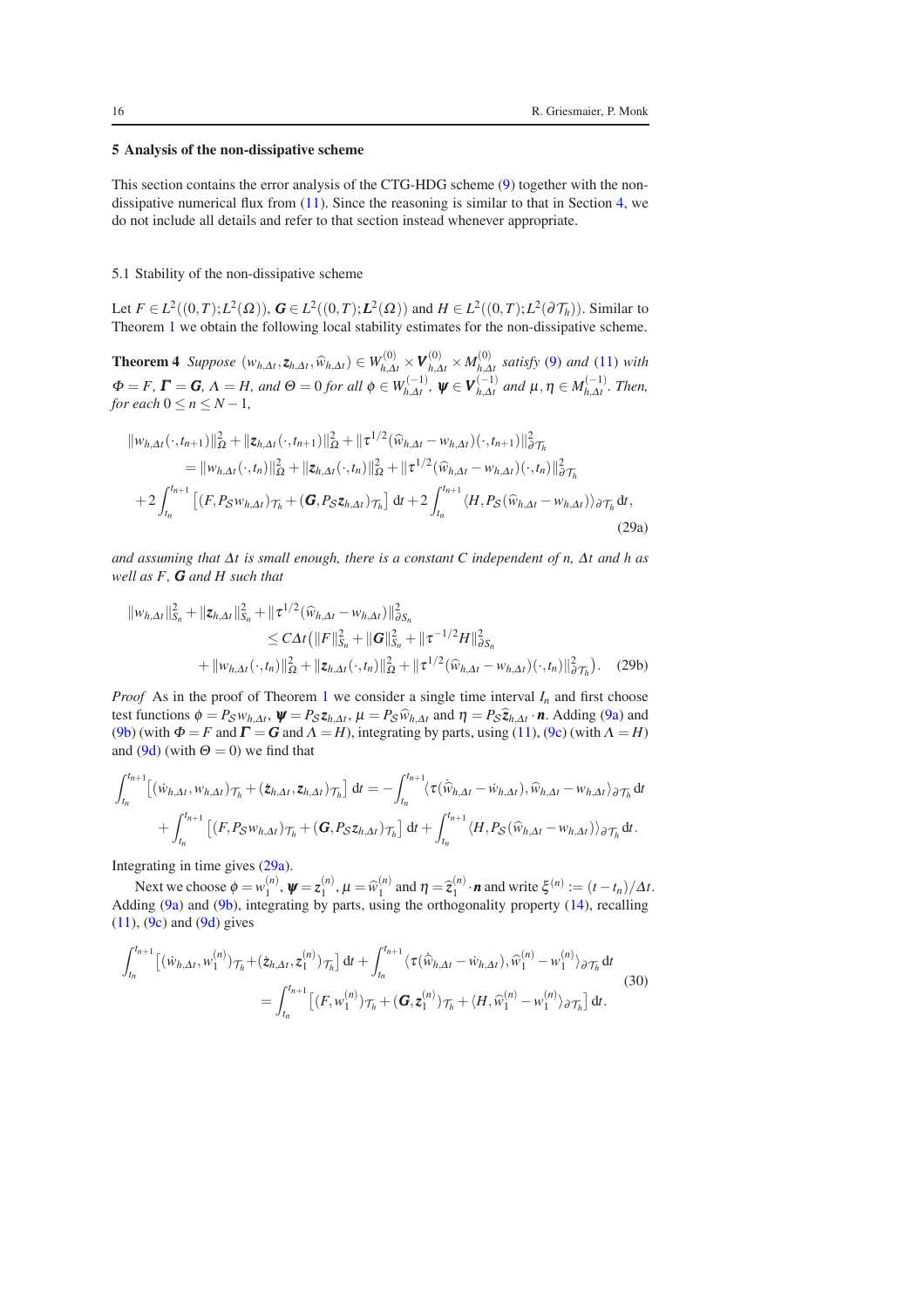Combining  $(17)$  and  $(30)$  yields

$$
\|w_{h,\Delta t}\|_{S_n}^2 + \|z_{h,\Delta t}\|_{S_n}^2 + \|\tau^{1/2}(\widehat{w}_{h,\Delta t} - w_{h,\Delta t})\|_{\partial S_n}^2
$$
  
\n
$$
\leq C\Delta t \Biggl( \Bigl| \int_{t_n}^{t_{n+1}} (F, w_1^{(n)}) \tau_h \, dt \Bigr| + \Bigl| \int_{t_n}^{t_{n+1}} (G, z_1^{(n)}) \tau_h \, dt \Bigr| + \Bigl| \int_{t_n}^{t_{n+1}} \langle H, \widehat{w}_1^{(n)} - w_1^{(n)} \rangle_{\partial \mathcal{T}_h} \, dt \Bigr|
$$
  
\n
$$
+ \|w_{h,\Delta t}(\cdot, t_n)\|_{\Omega}^2 + \|z_{h,\Delta t}(\cdot, t_n)\|_{\Omega}^2 + \|\tau^{1/2}(\widehat{w}_{h,\Delta t} - w_{h,\Delta t})(\cdot, t_n)\|_{\partial \mathcal{T}_h}^2 \Biggr).
$$

Using the Cauchy-Schwarz inequality, the arithmetic geometric mean inequality and [\(15\)](#page-7-2) shows that  $(29b)$  holds, provided  $\Delta t$  is small enough. □

<span id="page-16-1"></span>As in Section [4.1,](#page-10-6) this theorem immediately yields stability bounds on the solution of [\(9\)](#page-6-1) and [\(11\)](#page-6-8) with  $\Phi = F$ ,  $\Gamma = G$ ,  $\Lambda = H$ , and  $\Theta = 0$ :

**Corollary 2** Suppose  $(w_{h,\Delta t}, z_{h,\Delta t}, \widehat{w}_{h,\Delta t}) \in W_{h,\Delta t}^{(0)} \times V_{h,\Delta t}^{(0)} \times M_{h,\Delta t}^{(0)}$  satisfy [\(9\)](#page-6-1) and [\(11\)](#page-6-8) with  $\Phi = F$ ,  $\Gamma = G$ ,  $\Lambda = H$ ,  $\Theta = 0$  *and zero initial data for all*  $\phi \in W_{h, \Delta t}^{(-1)}$ ,  $\psi \in V_{h, \Delta t}^{(-1)}$  *and*  $\mu, \eta \in M_{h,\Delta t}^{(-1)}.$ 

*(i) Provided that*  $\Delta t$  *is small enough, the following estimates hold for each*  $0 \le n \le N - 1$ *and C independent of*  $\Delta t$ *, n and h as well as F, G and H:* 

$$
||w_{h,\Delta t}(\cdot,t_{n+1})||_{\Omega}^{2}+||z_{h,\Delta t}(\cdot,t_{n+1})||_{\Omega}^{2}+||\tau^{1/2}(\widehat{w}_{h,\Delta t}-w_{h,\Delta t})(\cdot,t_{n+1})||_{\partial\mathcal{T}_{h}}^{2}
$$
 (31a)  

$$
\leq (Ct_{n+1}+1)\sum_{i=1}^{n} (||F||_{S_{m}}^{2}+||G||_{S_{m}}^{2}+||\tau^{-1/2}H||_{\partial S_{m}}^{2}),
$$

$$
||w_{h,\Delta t}||_{S_n}^2 + ||z_{h,\Delta t}||_{S_n}^2 + ||\tau^{1/2}(\widehat{w}_{h,\Delta t} - w_{h,\Delta t})||_{\partial S_n}^2
$$
\n
$$
\leq C\Delta t (Ct_n + 1) \sum_{m=0}^n (||F||_{S_m}^2 + ||G||_{S_m}^2 + ||\tau^{-1/2}H||_{\partial S_m}^2).
$$
\n(31b)

*(ii)* Assuming that  $\Delta t$  is small enough and that  $\tau > 0$  on  $\partial \mathcal{T}_h$ , the discrete problem [\(9\)](#page-6-1) *together with* [\(11\)](#page-6-8) *has a unique solution.*

*Proof* The proof of part (i) is analogous to that of part (i) of Corollary [1](#page-12-3) and is therefore omitted. Unique solvability of [\(9\)](#page-6-1) together with [\(11\)](#page-6-8) at each time step follows from [\(29\)](#page-15-4). □

## 5.2 Consistency and convergence of the non-dissipative scheme

<span id="page-16-0"></span>As in Section [4.2](#page-12-4) we consider the projected errors  $e_v := P_L \Pi_W v - v_{h,\Delta t}$ ,  $e_p := P_L \Pi_V p - p_{h,\Delta t}$ and  $\widehat{e}_v := P_L P_M v - \widehat{v}_{h,\Delta t}$ .

**Theorem 5** *Setting*  $w_{h,\Delta t} = e_v$ ,  $z_{h,\Delta t} = e_p$ ,  $\hat{w}_{h,\Delta t} = \hat{e}_v$  *and* 

$$
\widehat{\mathbf{z}}_{h,\Delta t} = \widehat{\boldsymbol{e}}_{\boldsymbol{p}} := \boldsymbol{e}_{\boldsymbol{p}} - \tau (\dot{e}_v - \hat{\hat{e}}_v) \boldsymbol{n} \qquad on \ \partial \mathcal{T}_h
$$

*the equations* [\(9\)](#page-6-1) *and* [\(11\)](#page-6-8) *with*  $\Phi = F$ ,  $\Gamma = G$ ,  $\Lambda = H$ , *and*  $\Theta = 0$  *are satisfied for all*  $\phi \in W_{h,\Delta t}^{(-1)}$ ,  $\psi \in V_{h,\Delta t}^{(-1)}$  and  $\mu, \eta \in M_{h,\Delta t}^{(-1)}$ , provided that

$$
F = \Pi_W \dot{v} - \dot{v} - (P_L \nabla \cdot \boldsymbol{p} - \nabla \cdot \boldsymbol{p}),
$$
  
\n
$$
\boldsymbol{G} = \boldsymbol{\Pi_V} \boldsymbol{p} - \boldsymbol{p} - (P_L \nabla v - \nabla v),
$$
  
\n
$$
H = \tau P_L (\Pi_W v - v) - \tau (\Pi_W \dot{v} - \dot{v}).
$$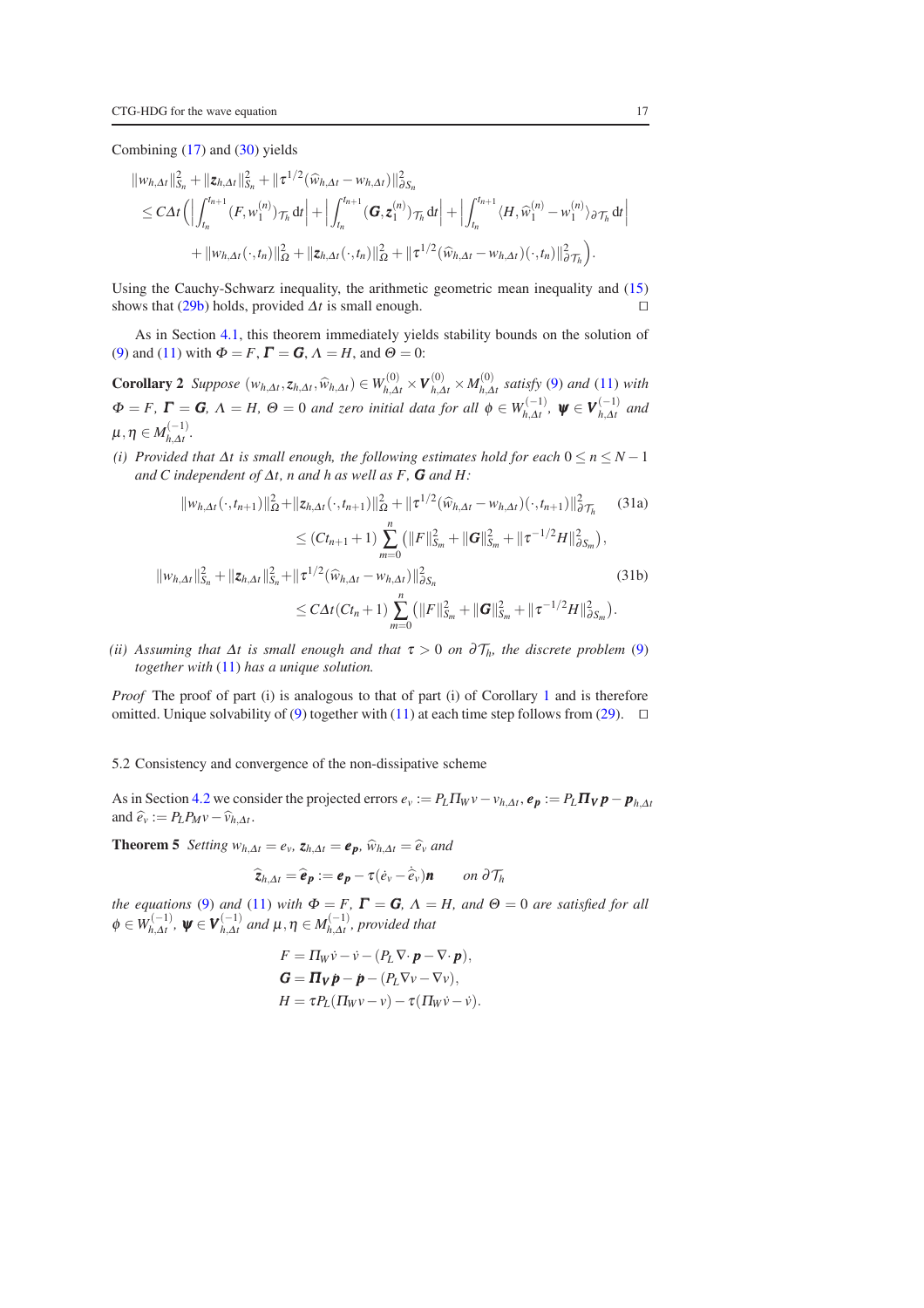*Proof* Proceeding time step by time step it can be seen as in the proof of Theorem [2](#page-12-2) that [\(9b\)](#page-6-5) is satisfied with  $\Gamma = G$  as required, and that [\(27\)](#page-13-0) holds for all  $\phi \in W_{h, \Delta t}^{(-1)}$ . Since

<span id="page-17-0"></span>
$$
\widehat{\boldsymbol{e}}_{\boldsymbol{p}} \cdot \boldsymbol{n} = P_L \boldsymbol{\Pi}_{\boldsymbol{V}} \boldsymbol{p} \cdot \boldsymbol{n} - \tau \frac{\partial}{\partial t} (P_L \boldsymbol{\Pi}_{\boldsymbol{W}} \boldsymbol{v} - P_L P_M \boldsymbol{v}) - \widehat{\boldsymbol{p}}_{h, \Delta t} \cdot \boldsymbol{n},
$$
\n(32)

we find using  $(21)$  and  $(3c)$  that

$$
\int_{t_n}^{t_{n+1}} \langle (\widehat{\mathbf{e}}_{\mathbf{p}} + \widehat{\mathbf{p}}_{h, \Delta t} - P_L \mathbf{p}) \cdot \mathbf{n}, \phi \rangle_{\partial \mathcal{T}_h} dt
$$
\n
$$
= \int_{t_n}^{t_{n+1}} \left[ \langle \tau P_L (\Pi_W v - v), \phi \rangle_{\partial \mathcal{T}_h} - \langle \tau (\Pi_W \dot{v} - \dot{v}), \phi \rangle_{\partial \mathcal{T}_h} \right] dt.
$$

Combining this with [\(27\)](#page-13-0) shows that [\(9a\)](#page-6-4) is satisfied provided  $\Phi = F$  and  $\Lambda = H$  are chosen as in the theorem.

Using [\(32\)](#page-17-0), [\(3c\)](#page-3-1), [\(21\)](#page-9-0) and [\(9c\)](#page-6-6) (with  $\Lambda = 0$ ), it follows that for all  $\mu \in M_{h, \Delta t}^{(-1)}$ 

$$
\int_{t_n}^{t_{n+1}} \langle \widehat{\boldsymbol{e}}_{\boldsymbol{p}} \cdot \boldsymbol{n}, \mu \rangle_{\partial \mathcal{T}_h \setminus \partial \Omega} dt = \int_{t_n}^{t_{n+1}} \left[ \langle \tau P_L(\Pi_W v - v), \mu \rangle_{\partial \mathcal{T}_h \setminus \partial \Omega} - \langle \tau (\Pi_W \dot{v} - \dot{v}), \mu \rangle_{\partial \mathcal{T}_h \setminus \partial \Omega} \right] dt,
$$

which yields [\(9c\)](#page-6-6), and [\(9d\)](#page-6-7) follows by the same argument used at the end of the proof of Theorem [2.](#page-12-2)  $□$ 

In addition to the bounds of Lemma [4](#page-14-0) we have the following estimate for the consistency error on the mesh skeleton, which follows from [\(4c\)](#page-4-10) and the continuity of *PL*.

Lemma 5 *Assuming sufficient regularity on the solution (as indicated by the norms on the right hand side of the following inequality), the consistency error term on the mesh skeleton in Theorem* [5](#page-16-0) *is bounded as follows: For each*  $0 \le n \le N - 1$ *,* 

<span id="page-17-1"></span>
$$
||H||_{\partial S_n} = ||\tau P_L(\Pi_W \nu - \nu) - \tau(\Pi_W \nu - \nu)||_{\partial S_n}
$$
  
\n
$$
\leq Ch^{1/2} \left[ h^{\ell_p} || \nabla \cdot \boldsymbol{p}||_{H^1(I_n; H^{\ell_p}(\Omega))} + \max_K \tau_K^{\max} h^{\ell_v} ||\nu||_{H^1(I_n; H^{\ell_v+1}(\Omega))} \right]
$$

*for*  $\ell_v, \ell_p \in [0, k]$ .

Combining Corollary [2](#page-16-1) and Theorem [5](#page-16-0) together with Lemma [4](#page-14-0) and Lemma [5](#page-17-1) yields the following convergence result:

**Theorem 6** *Suppose*  $\Delta t$  *is sufficiently small, and that the solution*  $(v, p)$  *of the mixed hyperbolic problem* [\(2\)](#page-2-4) *is sufficiently smooth in space and time that the estimates of Lemma [4](#page-14-0) and Lemma [5](#page-17-1) can be applied. In addition suppose*  $v_{h,\Delta t}$ ,  $p_{h,\Delta t}$  *and*  $\hat{v}_{h,\Delta t}$  *satisfy the CTG-HDG problem* [\(9\)](#page-6-1) *using the non-dissipative numerical flux* [\(11\)](#page-6-8) *with the initial conditions*

<span id="page-17-2"></span>
$$
v_{h,\Delta t}(\cdot,0) = \Pi_W v_0
$$
 and  $\mathbf{p}_{h,\Delta t}(\cdot,0) = \mathbf{\Pi_V p}_0$  in  $\Omega$ 

*and*  $\widehat{v}_{h,\Delta t}(\cdot,0) = P_M v_0|_{\partial \mathcal{T}_h}$  *on* ∂ $\mathcal{T}_h$ *. Then the following error estimate holds:* 

$$
\max_{0 \leq n \leq N} (\|v(\cdot,t_n) - v_{h,\Delta t}(\cdot,t_n)\|_{\Omega} + \|\mathbf{p}(\cdot,t_n) - \mathbf{p}_{h,\Delta t}(\cdot,t_n)\|_{\Omega})
$$
\n
$$
\leq CT^{1/2} (h^{\ell_v+1/2} M_1(T) + h^{\ell_p+1/2} M_2(T) + \Delta t^{q+1} M_3(T)),
$$
\n
$$
\|v - v_{h,\Delta t}\|_{L^2([0,T];L^2(\Omega))} + \|\mathbf{p} - \mathbf{p}_{h,\Delta t}\|_{L^2([0,T];L^2(\Omega))}
$$
\n
$$
\leq CT (h^{\ell_v+1/2} M_1(T) + h^{\ell_p+1/2} M_2(T) + \Delta t^{q+1} M_3(T)),
$$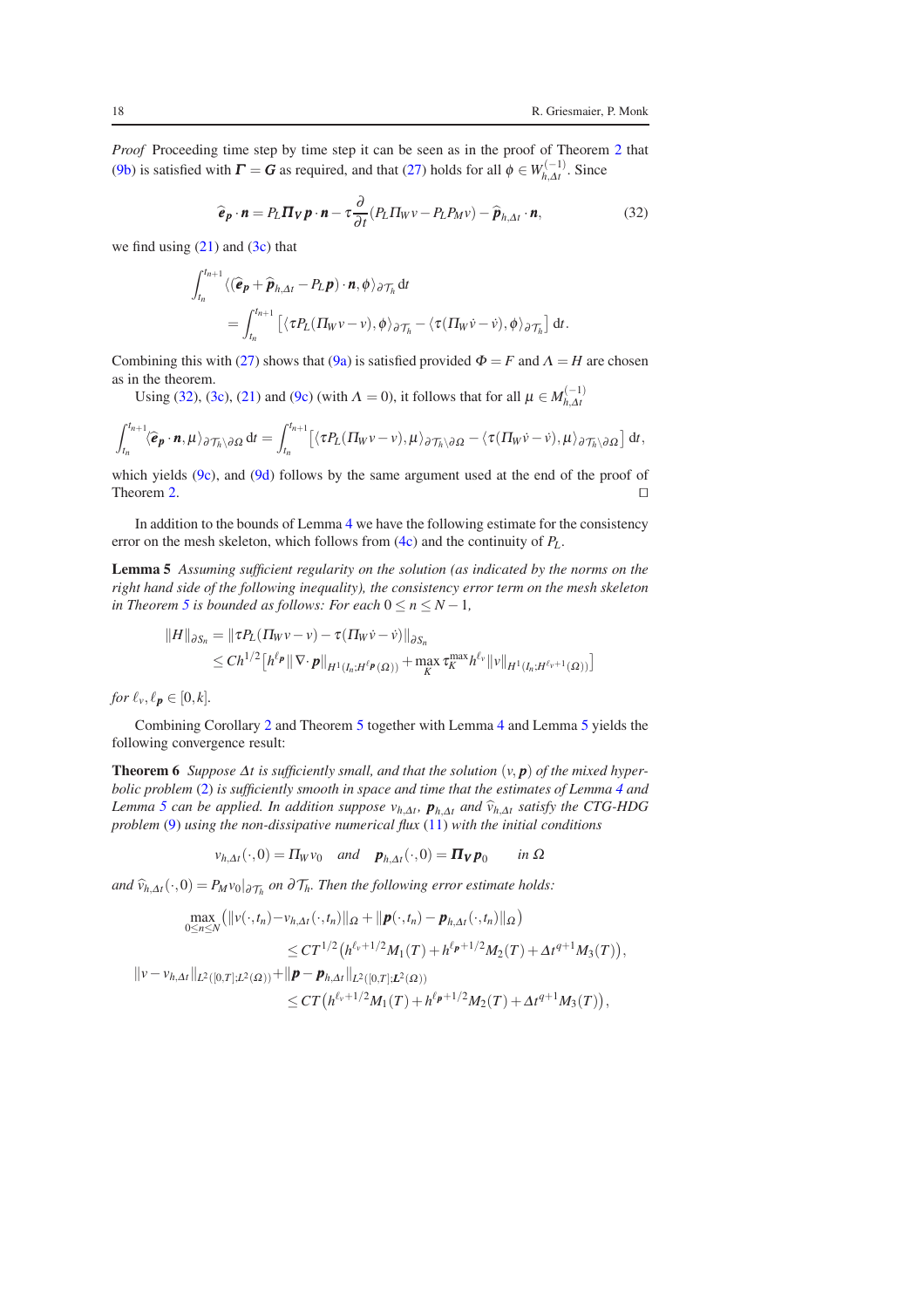*for*  $\ell_v, \ell_p \in [0, k]$ *, where* 

$$
M_1(T) \leq ||v||_{H^1([0,T];H^{\ell_v+1}(\Omega))},
$$
  
\n
$$
M_2(T) \leq ||\nabla \cdot \boldsymbol{p}||_{H^1([0,T];H^{\ell_{\boldsymbol{p}}+1}(\Omega))} + h^{1/2} ||\boldsymbol{p}||_{L^2([0,T];H^{\ell_{\boldsymbol{p}}+1}(\Omega))},
$$
  
\n
$$
M_3(T) \leq ||\nabla v||_{H^{q+1}([0,T];L^2(\Omega))} + ||\nabla \cdot \boldsymbol{p}||_{H^{q+1}([0,T];L^2(\Omega))}.
$$

## <span id="page-18-0"></span>6 Numerical results

In this section we probe the error estimates for the dissipative scheme and for the nondissipative scheme established in Theorem [3](#page-14-1) and Theorem [6](#page-17-2) by numerical examples. We consider the lowest order case  $q = 1$  in time when the method [\(9\)](#page-6-1) corresponds to the implicit midpoint rule. On an equidistant grid  $t_n = n\Delta t$ ,  $0 \le n \le N$ , on the time interval [0,*T*] with step size <sup>∆</sup>*t* that is determined depending on the mesh parameter *h* of the spatial mesh the numerical approximations  $v_{h, \Delta t}^n := v_{h, \Delta t}(\cdot, t_n) \in W_h$ ,  $p_{h, \Delta t}^n := p_{h, \Delta t}(\cdot, t_n) \in V_h$  and  $\hat{v}_{h,\Delta t}^n := \hat{v}_{h,\Delta t}(\cdot, t_n) \in M_h$  satisfy the system of equations

<span id="page-18-1"></span>
$$
(\delta_{\Delta t} v_{h,\Delta t}^n, \xi)_{\mathcal{T}_h} = -(\overline{\boldsymbol{p}}_{h,\Delta t}^n, \nabla \xi)_{\mathcal{T}_h} + \langle \overline{\hat{\boldsymbol{p}}}_{h,\Delta t}^n \cdot \boldsymbol{n}, \xi \rangle_{\partial \mathcal{T}_h} + (f^{n+1/2}, \xi)_{\mathcal{T}_h},
$$
(33a)

$$
(\delta_{\Delta t} \mathbf{p}_{h,\Delta t}^n, \mathbf{\Psi})_{\mathcal{T}_h} = -(\overline{v}_{h,\Delta t}^n, \nabla \cdot \mathbf{\Psi})_{\mathcal{T}_h} + \langle \overline{\tilde{v}}_{h,\Delta t}^n, \mathbf{\Psi} \cdot \mathbf{n} \rangle_{\partial \mathcal{T}_h},
$$
(33b)

$$
\langle \overline{\hat{\boldsymbol{p}}}_{h,\Delta t}^{n} \cdot \boldsymbol{n}, \mu \rangle_{\partial \mathcal{T}_h \setminus \partial \Omega} = 0, \tag{33c}
$$

$$
\langle \overline{\hat{v}}_{h,\Delta t}^n, \eta \rangle_{\partial \Omega} = \langle \dot{g}^{n+1/2}, \eta \rangle_{\partial \Omega},\tag{33d}
$$

for all  $\xi \in W_h$ ,  $\psi \in V_h$  and  $\mu, \eta \in M_h$ , where

$$
f^{n+1/2} := f(\cdot, t_n + \Delta t/2)
$$
 and  $g^{n+1/2} := g(\cdot, t_n + \Delta t/2),$ 

as well as

$$
\delta_{\Delta t} v_{h,\Delta t}^n := \frac{v_{h,\Delta t}^n - v_{h,\Delta t}^{n-1}}{\Delta t} \quad \text{and} \quad \overline{v}_{h,\Delta t}^n := \frac{v_{h,\Delta t}^n + v_{h,\Delta t}^{n-1}}{2},
$$

and similarly for  $p_{h,\Delta t}$ . Accordingly the numerical flux [\(10\)](#page-6-2) corresponding to the dissipative scheme reduces to

<span id="page-18-2"></span>
$$
\overline{\hat{\boldsymbol{p}}}_{h,\Delta t}^{n} = \overline{\boldsymbol{p}}_{h,\Delta t}^{n} - \tau (\overline{v}_{h,\Delta t}^{n} - \overline{\hat{v}}_{h,\Delta t}^{n}) \boldsymbol{n} \qquad \text{on } \partial \mathcal{T}_{h},
$$
\n(34)

whereas the numerical flux [\(11\)](#page-6-8) becomes

<span id="page-18-3"></span>
$$
\overline{\hat{\boldsymbol{p}}}_{h,\Delta t}^{n} = \overline{\boldsymbol{p}}_{h,\Delta t}^{n} - \tau (\delta_{\Delta t} v_{h,\Delta t}^{n} - \delta_{\Delta t} \widehat{v}_{h,\Delta t}^{n}) \boldsymbol{n} \qquad \text{on } \partial \mathcal{T}_{h}.
$$
\n(35)

We have implemented [\(33\)](#page-18-1) together with [\(34\)](#page-18-2) and [\(35\)](#page-18-3), respectively, for piecewise constant, piecewise linear and piecewise quadratic Lagrange elements in  $\mathbb{R}^2$ . The local mass and stiffness matrices as well as the right hand side are evaluated using order 6 quadrature rules on the triangles as well as on the edges.

<span id="page-18-4"></span>*Example 1* We consider a square domain  $\Omega = (-1,1) \times (-1,1) \subset \mathbb{R}^2$ , homogeneous boundary conditions  $g = 0$  on  $\partial \Omega \times (0,T)$ , a homogeneous source term  $f = 0$  in  $\Omega \times (0,T)$  and initial conditions  $v_0 = \sin(\pi x_1) \sin(\pi x_2)$  as well as  $\mathbf{p}_0 = [0,0]^T$  in  $\Omega$ , where  $\mathbf{x} = [x_1, x_2]^T$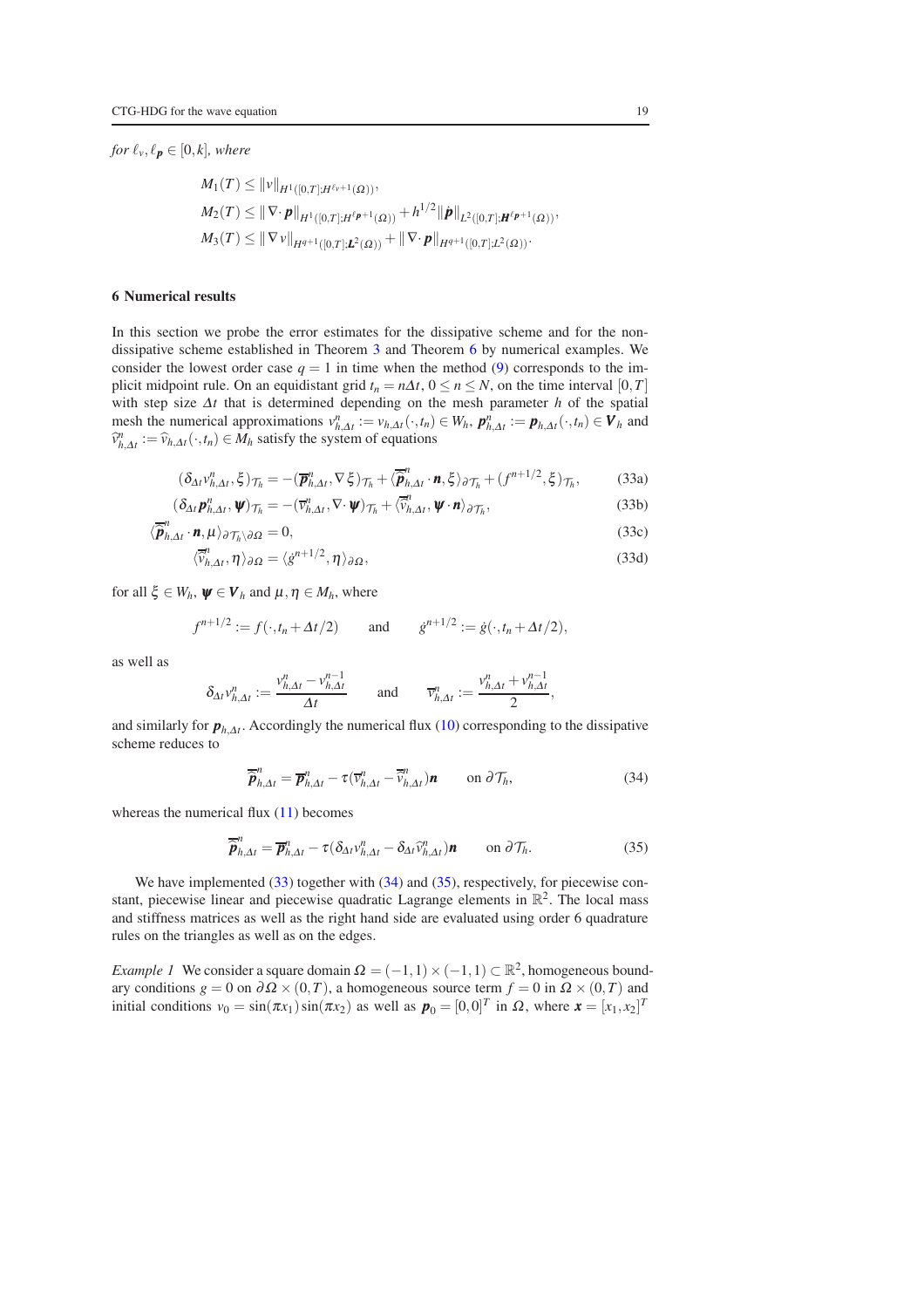

<span id="page-19-0"></span>**Fig. 1** Errors  $\|(v - v_{h,\Delta t})(\cdot, 1)\|_{\Omega}$ ,  $\|(p - p_{h,\Delta t})(\cdot, 1)\|_{\Omega}$  and  $\|(v - \hat{v}_{h,\Delta t})(\cdot, 1)\|_{h}$  with  $k = 0$  and  $k = 1$  (top down) for the dissipative flux  $(34)$  (left) and non-dissipative flux  $(35)$  (right).

and as usual  $x^T$  denotes the transpose of x. The corresponding exact solution of [\(2\)](#page-2-4) is given by

$$
v(\mathbf{x},t) = \cos(\sqrt{2}\pi t)\sin(\pi x_1)\sin(\pi x_2),
$$
  

$$
\mathbf{p}(\mathbf{x},t) = \frac{1}{\sqrt{2}}\sin(\sqrt{2}\pi t)\left[\cos(\pi x_1)\sin(\pi x_2),\sin(\pi x_1)\cos(\pi x_2)\right]^T.
$$

This example has also been used as a test problem in [\[16\]](#page-23-1). In contrast to the present work Nguyen et al. discuss the dissipative scheme only and use higher-order backward difference formulas as well as diagonally implicit Runge-Kutta methods for time discretization.

Figure [1](#page-19-0) shows the absolute error at time  $T = 1$  in the scalar variable  $\|(v - v_{h,\Delta t})(\cdot, 1)\|_{\Omega}$ , in the flux variable  $\|(\mathbf{p} - \mathbf{p}_{h,\Delta t})(\cdot,1)\|_{\Omega}$  and in the numerical trace  $\|(\mathbf{v} - \hat{v}_{h,\Delta t})(\cdot,1)\|_{h}$  as a function of the mesh parameter *h* for polynomial degree  $k = 0$  and  $k = 1$  (top down). The plots in the left column correspond to the dissipative scheme, i.e., to the numerical trace [\(34\)](#page-18-2), while the right column has been obtained with the non-dissipative scheme, i.e., using the numerical trace [\(35\)](#page-18-3). Here  $\|\cdot\|_h$  denotes a mesh dependent norm on  $L^2(\partial \mathcal{T}_h)$ given by  $\|\mu\|_h^2 := \sum_{K \in \mathcal{T}_h} h_K \|\mu\|_{\partial K}^2$  for any  $\mu \in L^2(\partial \mathcal{T}_h)$ . For the space discretization we use structured meshes  $T_h$  with  $M = 8$ , 3[2](#page-20-0), 128, 512 and 2048 triangles, as shown in Figure 2 (left) for  $M = 32$ , and accordingly we choose the time step size  $\Delta t = h$ . In all our examples the coupling parameter is set to be  $\tau = 1$ .

Since the time discretization used in this example is second order accurate only, we use smaller time steps  $\Delta t = h^{3/2}$  instead of  $\Delta t = h$  in the corresponding plots for polynomial degree  $k = 2$  in space shown in Figure [3.](#page-20-1)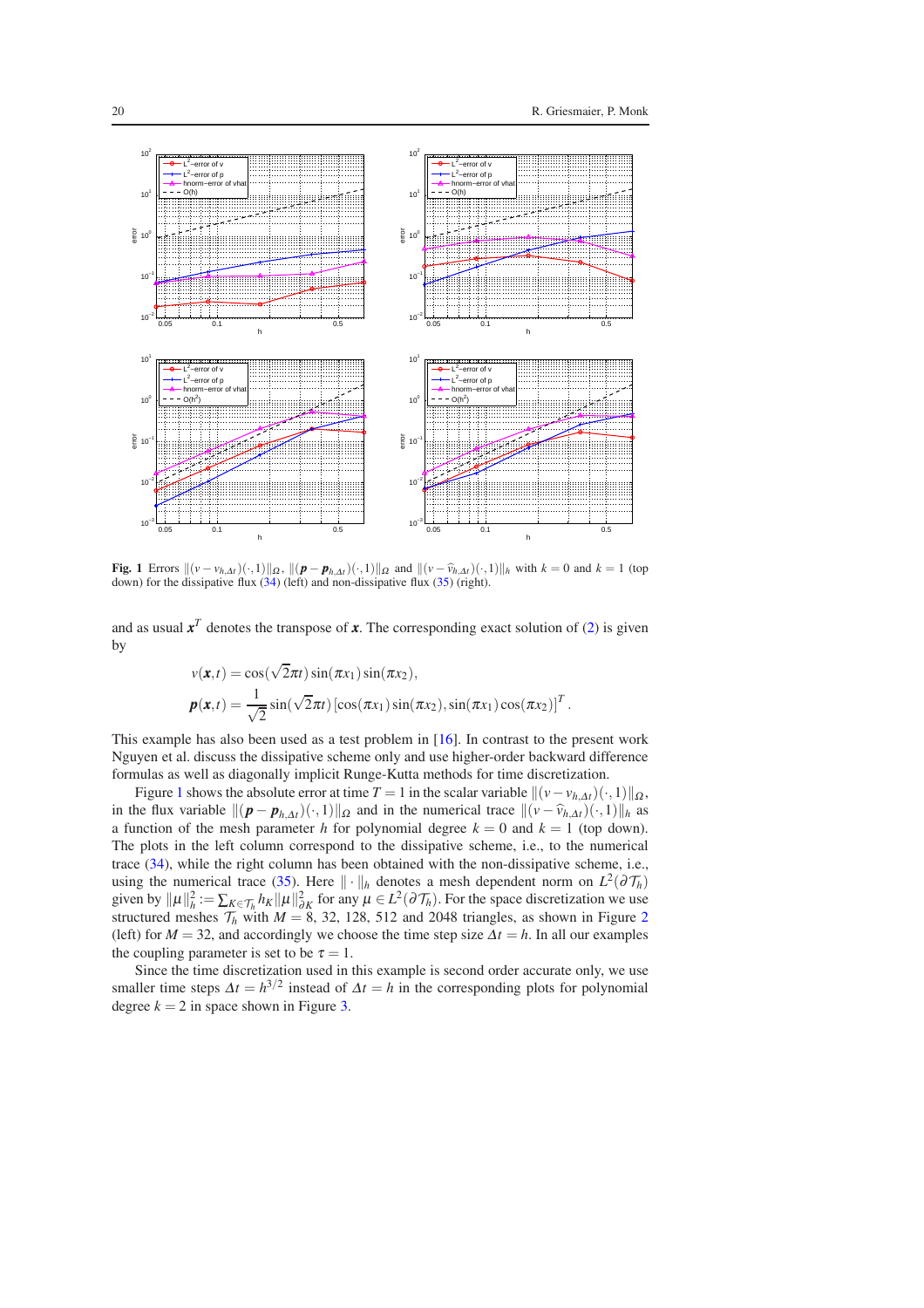

<span id="page-20-0"></span>Fig. 2 Structured mesh of Example [1](#page-18-4) (left) and the locally refined unstructured mesh of Example [2](#page-20-2) (right).



<span id="page-20-1"></span>**Fig. 3** Errors  $\|(v - v_{h,\Delta t})(\cdot, 1)\|_{\Omega}$ ,  $\|(p - p_{h,\Delta t})(\cdot, 1)\|_{\Omega}$  and  $\|(v - \hat{v}_{h,\Delta t})(\cdot, 1)\|_{h}$  with  $k = 2$  for the dissipative flux  $(34)$  (left) and the non-dissipative flux  $(35)$  (right).

After a pre-asymptotic region of slower convergence, which is more pronounced for lower order elements in space as well as for the non-dissipative flux, we observe optimal convergence for both numerical fluxes. This behavior is actually better than our theoretical results predict: While Theorem [3](#page-14-1) guarantees optimal convergence for the dissipative scheme, we did not prove optimal order convergence for the non-dissipative scheme, missing by a factor  $h^{1/2}$ . However, as can be seen in Figure [3](#page-20-1) the convergence behavior of the two schemes is almost identical for *k* = 2. ⋄

<span id="page-20-2"></span>*Example 2* In the second example we consider unstructured locally refined grids with  $M =$ 197, 254, 417, 629 and 1034 triangles on a non-convex domain as shown in Figure [2](#page-20-0) (right) for *M* = 254. This example is intended to show that the CDG-HDG method can be used on locally refined grids with a time step size that is chosen consistent with the largest element of the grid. The boundary conditions and the source term in [\(9\)](#page-6-1) are chosen such that the exact solution of [\(2\)](#page-2-4) is given by the time-harmonic wave

$$
v(\mathbf{x},t) = \cos(\omega t)J_{\xi}\left(\kappa\sqrt{x_1^2 + x_2^2}\right)\cos\left(\xi\arctan(x_2/x_1)\right)
$$

with  $\omega = \kappa = 4$  and  $\xi = 2/3$ , where  $J_{\xi}$  denotes the Bessel function of the first kind of order ξ . A similar example has been used as a test problem for a corresponding HDG method for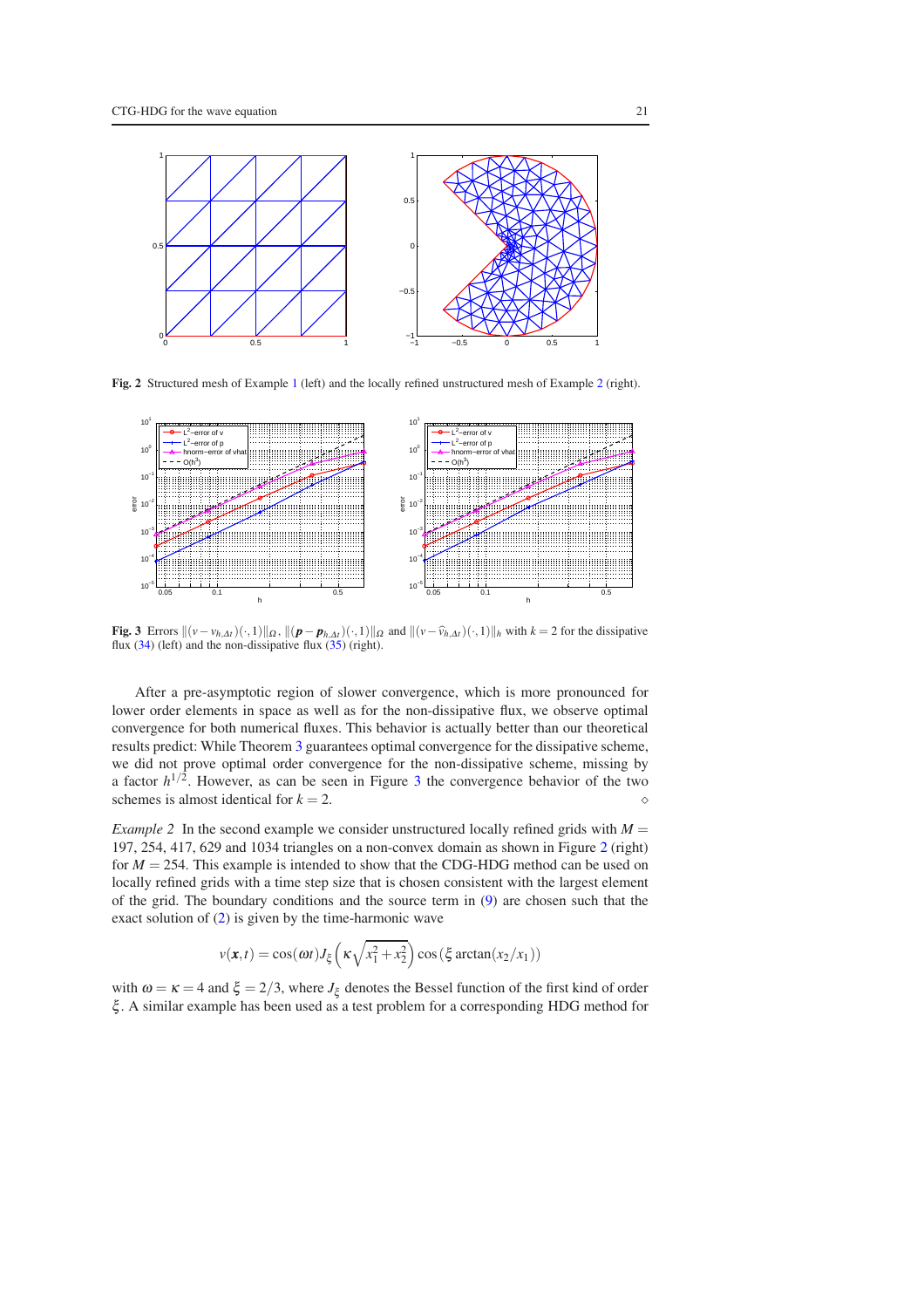

<span id="page-21-1"></span>**Fig.** 4 Errors  $\|(v - v_{h,\Delta t})(\cdot, 1)\|_{\Omega}$ ,  $\|(p - p_{h,\Delta t})(\cdot, 1)\|_{\Omega}$  and  $\|(v - \hat{v}_{h,\Delta t})(\cdot, 1)\|_{h}$  with  $k = 1$  and  $k = 2$  (top down) for the dissipative flux  $(34)$  (left) and the non-dissipative flux  $(35)$  (right).

the Helmholtz equation in [\[7\]](#page-23-5). If  $cos(\omega t) \neq 0$ , the exact solution  $v(\cdot,t)$  has a singularity at  $(0,0)$  such that  $v(\cdot,t) \in H^1(\Omega)$  but  $v(\cdot,t) \notin H^2(\Omega)$ .

Figure [4](#page-21-1) shows the absolute errors at final time  $\|(v-v_{h,\Delta t})(\cdot,1)\|_{\Omega}$ ,  $\|(p-p_{h,\Delta t})(\cdot,1)\|_{\Omega}$ and  $\|(v-\hat{v}_{h,\Delta t})(\cdot,1)\|_h$  as a function of the mesh parameter *h* for polynomial degree *k* = 1 and  $k = 2$  (top down). As before, the left column corresponds to the dissipative scheme while the right column has been obtained with the non-dissipative scheme. The time step size in this example is chosen to be  $\Delta t = h$ , i.e., according to the diameter of the largest triangle in the spatial mesh. Due to the strongly local refinement of the grids near the origin the mesh parameter *h* varies much less in this example than in the previous one.

The results in Figure [4](#page-21-1) show that the method converges at the optimal rate and so indicates that the method is able to handle locally refined grids as intended.  $\Diamond$ 

Further numerical results for the dissipative scheme  $(6)$ – $(7)$  using a different time stepping can be found in [\[16\]](#page-23-1). For more details on the numerical implementation of HDGschemes, in particular on hybridization strategies and post-processing of the numerical solution we refer to  $[3, 15, 16]$  $[3, 15, 16]$  $[3, 15, 16]$  $[3, 15, 16]$ .

## <span id="page-21-0"></span>7 Concluding Remarks

We have provided an error analysis of two fully discrete methods for approximating the acoustic wave equation using an arbitrary order implicit scheme in time. The resulting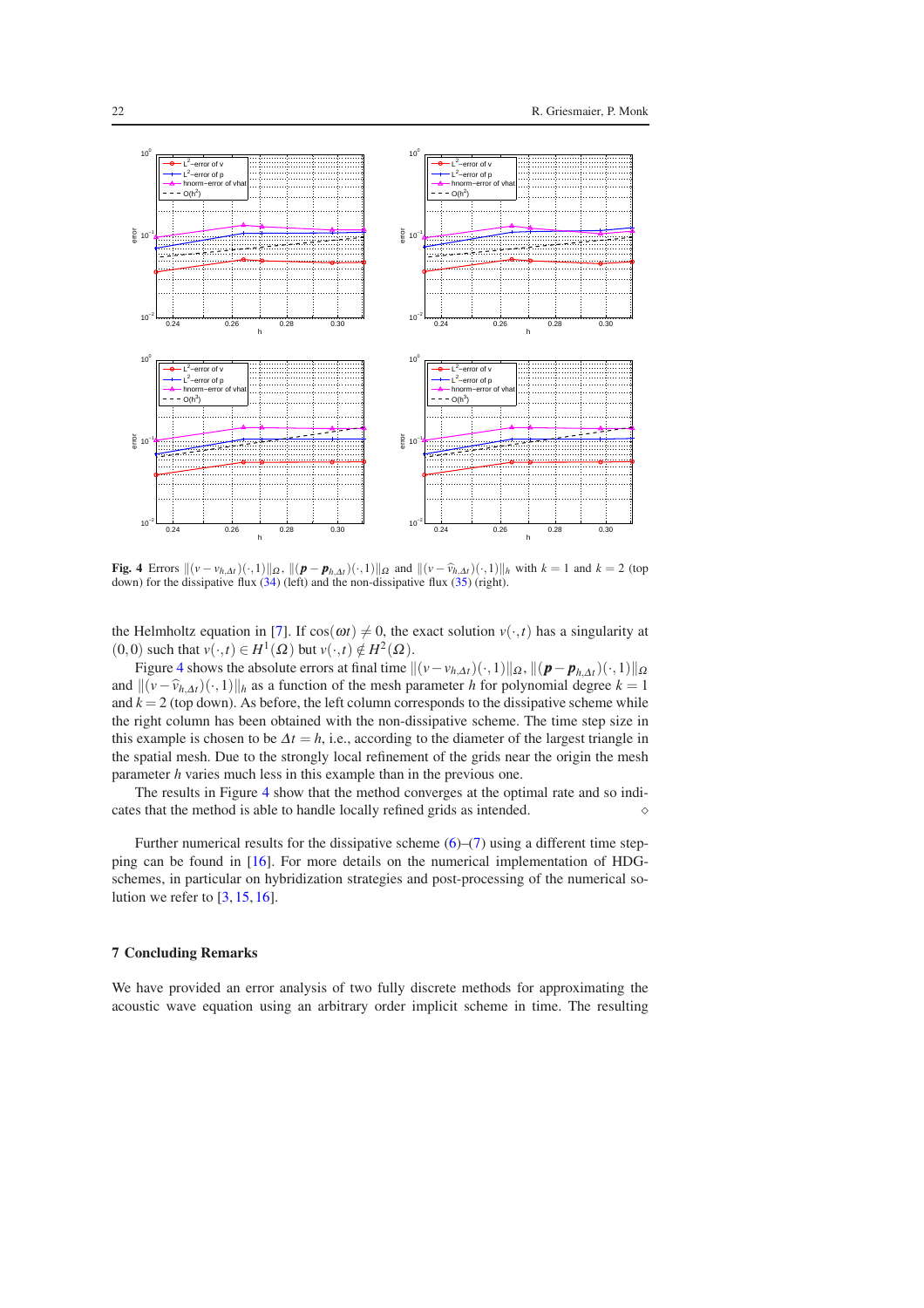CTG-HDG schemes are unconditionally stable. Although our theoretical analysis provides a sub-optimal convergence rate for our new non-dissipative scheme, numerical results do not indicate any loss of order, so an interesting problem is to remedy or explain this discrepancy.

The main disadvantages of the CTG-HDG scheme is that as the order of convergence in time increases, larger and larger discrete problems need to be solved. Other Runge-Kutta schemes such as the DIRK scheme used in [\[15\]](#page-23-16) can avoid this, although it is still necessary to perform an implicit solve for each stage. Extensions of the analysis to include this case would also be useful.

### <span id="page-22-0"></span>A Projection estimate on the element boundaries

In this section we give a proof of the projection estimate on the element boundaries [\(4c\)](#page-4-10). Our arguments rest on those used in [\[4\]](#page-23-4) to prove the corresponding interior estimates [\(4a\)](#page-4-8) and [\(4b\)](#page-4-9).

We start with a slight modification of Lemma A.2 of [\[4\]](#page-23-4).

**Lemma 6** *Let*  $K \in \mathcal{T}_h$ *,*  $\tau$  *as introduced in Section [2.1,](#page-2-5) and suppose* 

$$
p \in \mathcal{P}_k^{\perp}(K) := \{ \phi \in \mathcal{P}_k(K) \mid (\phi, w)_K = 0 \text{ for all } w \in \mathcal{P}_{k-1}(K) \}
$$

*satisfies*

$$
\langle \tau p, \phi \rangle_{\partial K} = b(\phi) \quad \text{for all } \phi \in P_k^{\perp}(K),
$$

 $where b: \mathcal{P}_k^{\perp}(K) \to \mathbb{R}$  *is linear. Then* 

<span id="page-22-1"></span>
$$
\|\tau p\|_{\partial K}\leq Ch_K^{1/2}\|b\|,
$$

*where*  $||b||$  *denotes the operator norm of b with respect to the*  $L^2$ *-norm on*  $\mathcal{P}_k^{\perp}(K)$ .

*Proof* Denoting by *F* the edge/face of *K* at which  $\tau = \tau_K^{\text{max}}$ ,

$$
\|\tau p\|_{\partial K}^2 = \langle \tau p, \tau p \rangle_{\partial K} \leq \tau_K^{\max} \langle \tau p, p \rangle_{\partial K} = \tau_K^{\max} b(p) \leq \tau_K^{\max} \|b\| \|p\|_K.
$$

Using the estimate

$$
||p||_K \leq Ch_K^{1/2} ||p||_F \qquad \text{for all } p \in \mathcal{P}_K^{\perp}(K),
$$

which has been shown in Lemma A.1 of [\[4\]](#page-23-4), gives

$$
\|\tau p\|_{\partial K}^2 \leq \tau_K^{\max} \|b\| C h_K^{1/2} \|p\|_F = \|b\| C h_K^{1/2} \|\tau_K^{\max} p\|_F \leq C h_K^{1/2} \|b\| \|\tau p\|_{\partial K}.
$$

The following proposition should be compared to Proposition A.2 of [\[4\]](#page-23-4).

**Proposition 1** *Suppose*  $k \geq 0$ *, and let*  $K \in \mathcal{T}_h$  *and*  $\tau$  *as introduced in Section [2.1.](#page-2-5) Then,* 

$$
\|\tau(\varPi_W w - w)\|_{\partial K} \leq Ch_K^{1/2} \big( h_K^{\ell_{\mathbf{Z}}}| \nabla \cdot \mathbf{z}|_{H^{\ell_{\mathbf{Z}}}(K)} + \tau_K^{\max} h_K^{\ell_w} |w|_{H^{\ell_w+1}(K)} \big)
$$

*for*  $\ell_w, \ell_z \in [0, k]$ .

*Proof* Denoting  $\delta^w := \Pi_W w - w_k$ , where  $w_k$  is the *L*<sup>2</sup>-projection of *w* onto  $P_k(K)$ , we have

$$
\|\tau(\Pi_W w - w)\|_{\partial K} \le \|\tau(w - w_k)\|_{\partial K} + \|\tau \delta^w\|_{\partial K}.
$$

Applying a trace inequality and the approximation properties of the  $L^2$ -projection the first term can be estimated by

$$
\begin{aligned} ||\tau(w - w_k)||_{\partial K} &\leq \tau_K^{\max} ||w - w_k||_{\partial K} \leq \tau_K^{\max} h_K^{-1/2} \left( ||w - w_k||_K + h_K|w - w_k|_{H^1(K)} \right) \\ &\leq C \tau_K^{\max} h_K^{\ell_w + 1/2} |w|_{H^{\ell_w + 1}(K)} .\end{aligned}
$$

⊓⊔